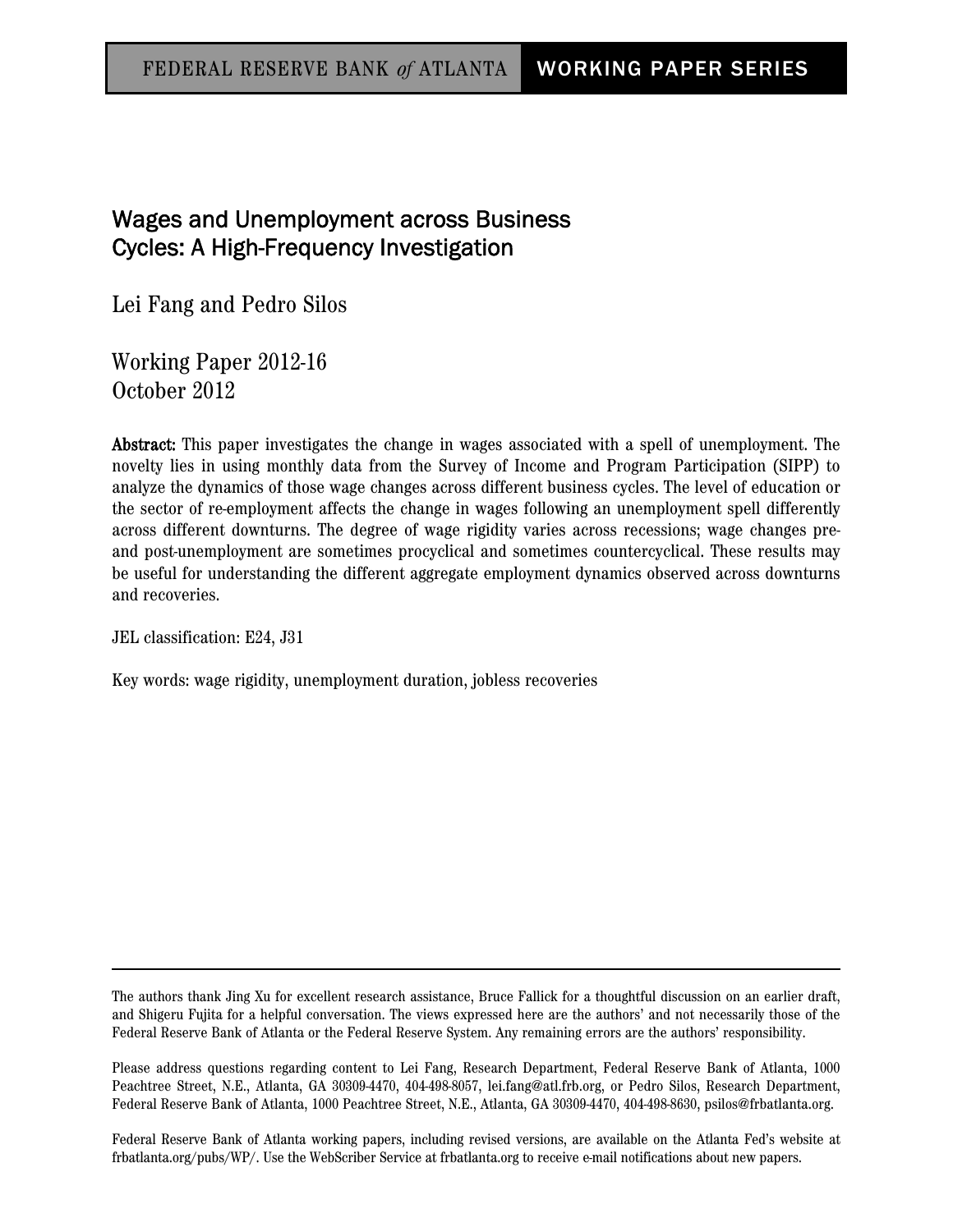### **1 Introduction**

When it comes to employment dynamics, not all recessions look alike. Some display large drops in employment followed by swift recoveries, yet after other recessions labor markets remain weak with low growth in job creation long after output begins to increase. The behavior of labor productivity also changes across recessions. It is procyclical during some periods and countercyclical during other periods.

In light of this heterogeneity in aggregate labor market dynamics, it seems sensible to investigate more disaggregated patterns and compare these across recessions. The literature has focused on quantities (worker and job flows) but our knowledge of how individual wages evolve across recessions is limited. To remediate this deficiency, this paper investigates whether the dynamics and determinants of wage changes associated with a spell of unemployment vary across business cycles. Are unemployment spells more damaging to highly-educated individuals during specific downturns? Do wages earned upon re-employment react more to aggregate labor market conditions in particular recessions? These are examples of the questions this paper answers. To be more specific we examine individual-level wages along three dimensions. First, we analyze, by recession, the distribution of individual wage changes pre- and postunemployment for spells of different length. Second, we examine, also by recession, how those wage changes relate to workers' characteristics. Finally, we compare the degree of nominal wage rigidity across recessions. By rigidity we refer to the reaction of the change in wages pre- and post-unemployment to changes in aggregate labor market conditions. Restricting our attention to wage changes after an unemployment spell is predicated on previous research. Studies using wage data at the annual frequency have found that wages of workers who do not switch jobs vary little over time.<sup>1</sup>

All of our analysis is based on the Survey of Income and Program Participation

<sup>&</sup>lt;sup>1</sup>See Pissarides (2010) for a summary of results regarding cyclical dynamics of wages and more evidence that wages of "switchers" are more cyclical than those of job "stayers". The term "switchers" in previous literature refers to workers who switch employers without necessarily suffering a spell of unemployment. Here we refer to workers who, in addition to changing jobs, also experience an intervening spell of unemployment.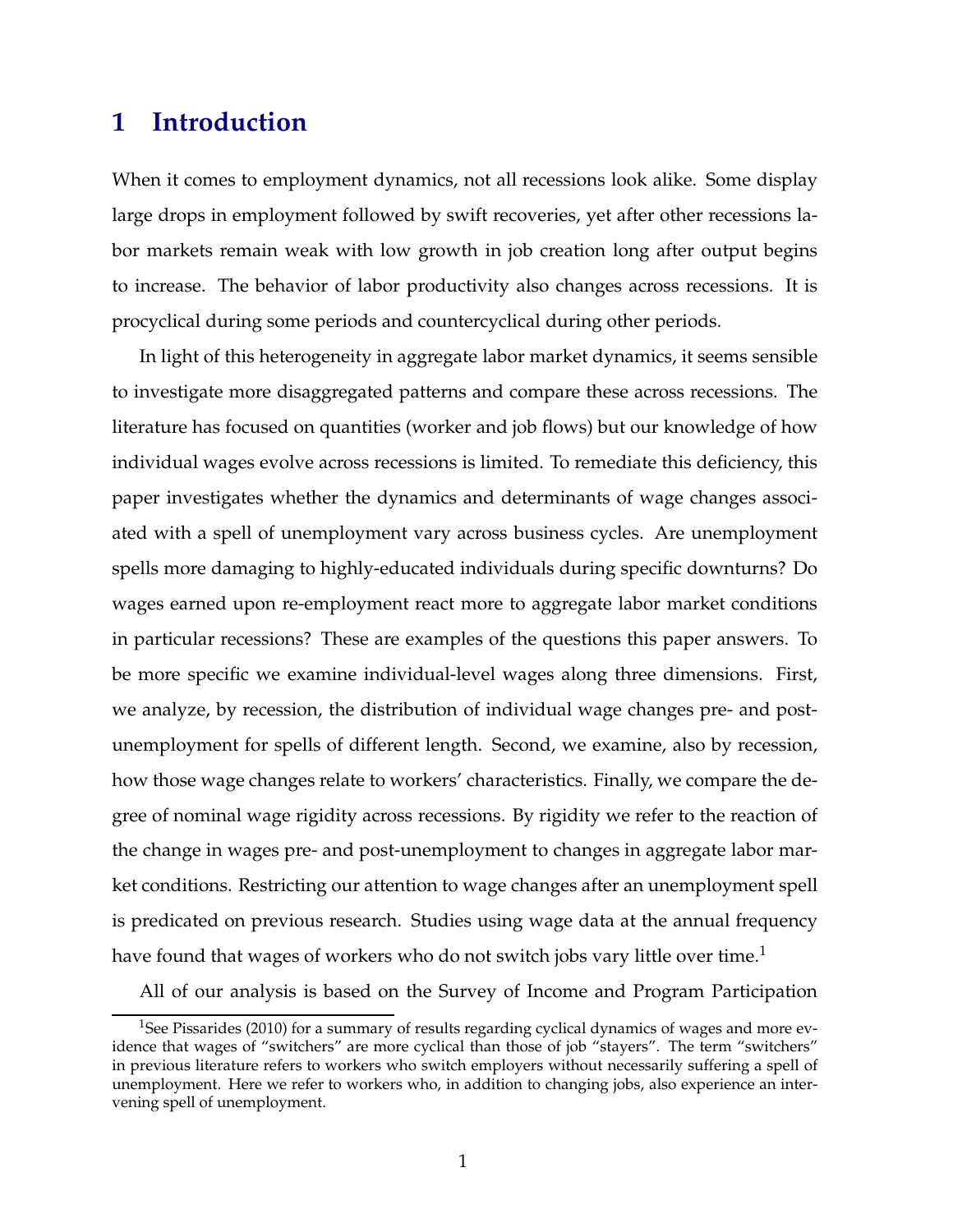(SIPP). This survey provides labor-market-related information at the monthly frequency for a large panel of individuals. Available data allow us to compare the last three recessions: 1991, 2001, and 2008. It is both the high-frequency and the panel length - about three years for each survey - that make our analysis feasible. Since unemployment is a short-lived phenomenon for most individuals, information at the monthly frequency is essential for comparing wages before and after unemployment. Our analysis concerns only a particular group of workers: those who are paid by the hour. The focus on these workers is most appropriate because they provide a clean measure of the price of labor. Measurement errors in hours that plague total earnings responses frequently contaminate wages computed for salaried workers.

We find the distributions of wage changes after long and short unemployment spells to be similar. Of the three recessions we study, only during the Great Recession were the average growth rate in wages higher for the short-term unemployed than the long-term unemployed. During the 1991 and 2001 recessions the growth in wages after an unemployment spell was higher for the long-term unemployed.<sup>2</sup> We find that about 50% of all unemployed (both short- and long-term) individuals experience an increase in wage. The picture of the long-term unemployed as expecting large drops in wages is only half-true: typically a large mass of them enjoy fairly large wage changes. The so-called Great Recession was an exception: the distribution of wage changes features clearly a decrease in the mass of long-term unemployed that experience large and positive wage growth, relative to 1991 and 2008. However, a stylized fact across all recessions we study is that the distribution of wage changes for the long-term unemployed displays positive skewness while skewness is negative for the short-term unemployed. Finally, it is worth noting that the degree of dispersion in wage changes

 $^2$ In this paper, long-term spells are those that last more than four months. The reason for setting that cut-off point for a long-term spell is a result of the design in the SIPP. As interviews occur every four months, and there is a tendency in some respondents to provide the same answer in each for the months in between interviews, lengths of unemployment spells cluster at every four months. During the 1991 recessions the number of workers unemployed for more than 8 months is small. Hence, we settle for 4 months as the cut-off length for defining long-term.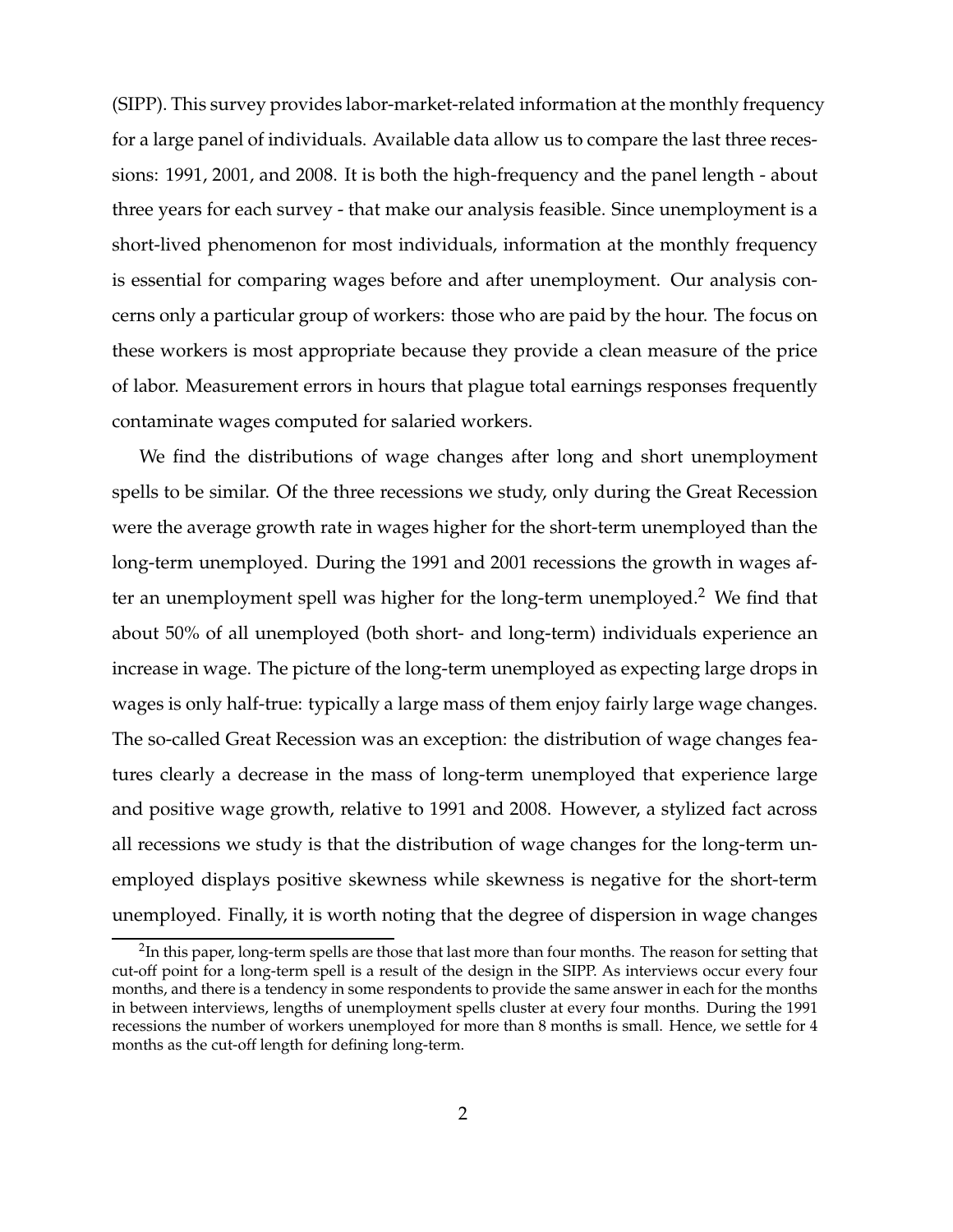is always larger for the long-term unemployed.

The association between wage changes and certain workers' characteristics changes from recession to recession. Education provides one of the most interesting examples. The relationship between education and wage changes is U-shaped during the 1991 recession. In other words, workers with high and low education levels experience lower wage drops as a result of being unemployed, relative to workers with medium education levels. This pattern disappears during the 2001 recession, which saw larger wage drops for workers with a higher level of education.<sup>3</sup> That relationship reverses and the 2008 recession sees smaller drops as the education level rises. Moreover, these patterns hold for long-term and short-term spells. The relationship between the magnitude of wage changes and inter-industry transitions also differs across downturns. Workers who changed industries after an unemployment spell during the 1991 recession experienced small changes in wages. By contrast, wage changes in 2001 and 2008 were large in absolute value, and not all negative. For example, the construction industry was not hit hard during 2001, but workers who lost their job in construction and found employment in an alternative industry after an unemployment spell saw wages drop by 14%. During 2008 that number was 20% and in 1991 only 2%. These findings support the view that 2001 and 2008 were recessions with a large degree of structural change. Other variables affect wages in a comparable manner across downturns. The negative effect of age on wages after an unemployment spell has been roughly constant over the past three recessions.

The final question we investigate concerns the degree of nominal wage rigidity across downturns. In widely used models (e.g. Pissarides (1985)), this hypothesis can generate large drops in employment followed by slow recoveries in the labor market. Some authors, most notably Shimer (2010), have put forth the hypothesis that wages have recently become more rigid, potentially explaining the prevalence of recoveries

 $3$ These statements are conditional on other worker characteristics such as ethnicity or marital status.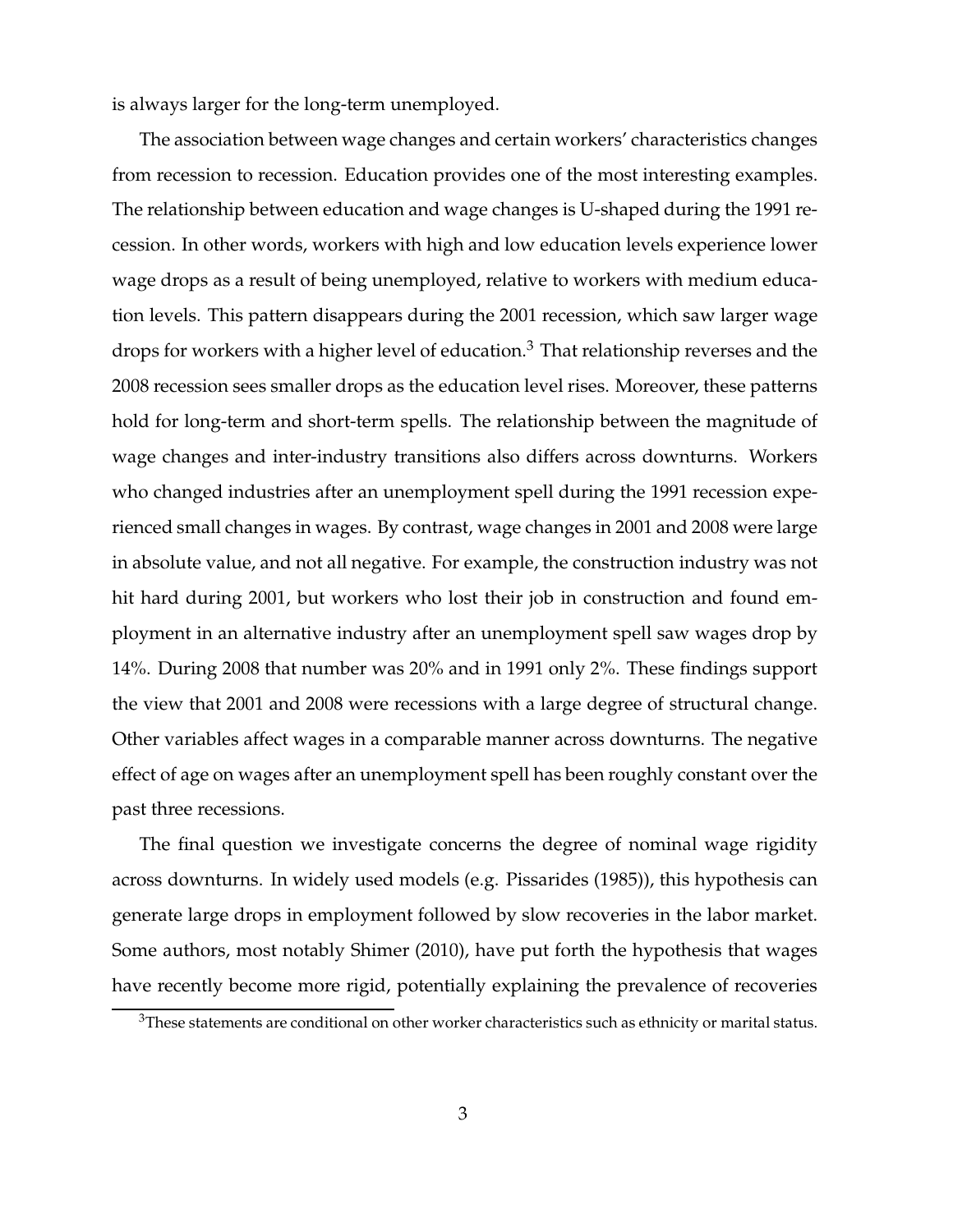with meager employment growth. $4$  We empirically assess this potential explanation. We find that from the point of view of the cyclical reaction of wages to changes in the unemployment rate, the 2008 recession looks more like the 1991 than the 2001 recession. Wages were procyclical, casting doubt on the hypothesis that rigid wages have been a factor amplifying the drop in employment and the slow job growth in the aftermath of the 2008 recession. On the other hand, they may have contributed to the jobless recovery experienced after the 2001 recession. The methodology we employ to examine the dynamics of pre- and post-unemployment wage changes follows previous analyses, for instance, Barsky, Solon, and Parker (1994) and Deveraux (2001), but we apply that methodology to high-frequency data instead of annual data.<sup>5</sup>

A comparative analysis of recessions focusing on the behavior of wage changes preand post-unemployment is new to the literature. We begin by describing the distribution of wage changes following an unemployment spell, distinguishing between shortterm and long-term spells. Contrary to studies which focused on displaced workers (e.g. Jacobson, LaLonde, and Sullivan (1991) or Portugal (1989)), we find that the difference between wage changes of short- and long-term unemployed is not large. There are major differences between those studies and ours that could explain the discrepancies. First, the time periods are different<sup>6</sup> implying important changes in the composition of the labor force or even a different nature of the 1980s recessions relative to the more recent ones we study. Second, workers in our sample may return to their previous employer; displaced workers by definition are re-employed elsewhere. As job-specific human capital is still useful if the employer remains the same, wage changes may not be substantial. Finally, our definition of long-term unemployment

 $4$ Wage rigidity as a mechanism to generate volatile unemployment rates has been explored extensively, for instance in Shimer (2004).

 $5$ We focus on nominal wages instead of real wages which are actually the appropriate measure in the theoretical work. Nevertheless, inflation measures have been rather stable during the short-time periods considered and relative to past history (e.g. the 1970s).

 $6$ Portugal (1989) studies the Displaced Workers Special survey (DWS) from the CPS conducted in 1984. Jacobson, LaLonde, and Sullivan (1991), study quarterly earnings from 1974 to 1986 for a group of workers in Pennsylvania.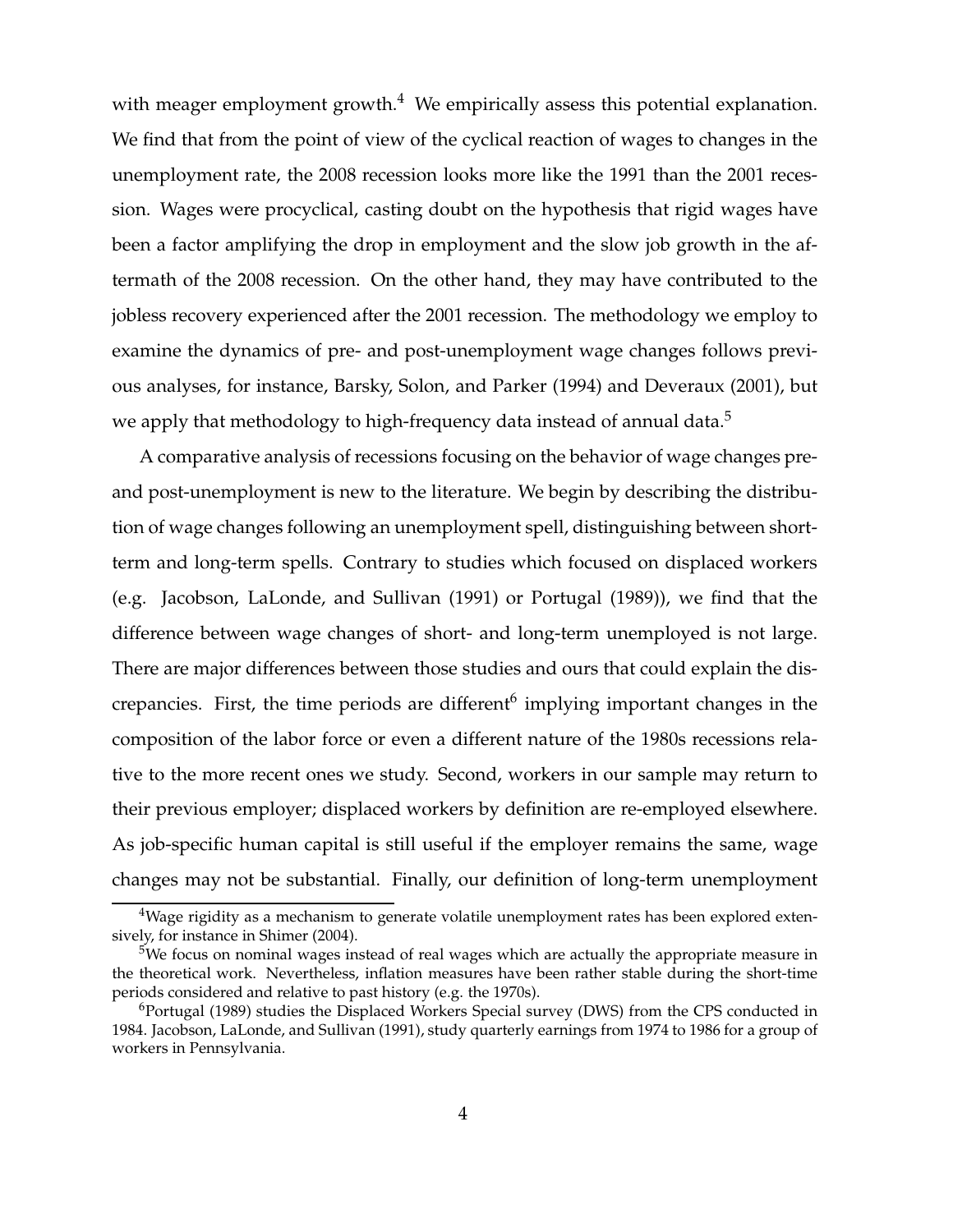is a spell that lasts for more than four months (16 weeks), which is a relatively short period of time.

The cyclical dynamics of wages have been the object of a large literature.<sup>7</sup> However, since previous studies have used annual data a comparison of wage rigidity across recessions has eluded economists. Employing the high-frequency data in SIPP allows us to examine the relationship between wage changes and the unemployment rate across recessions. To the best of our knowledge, ours is the first paper with that goal.

A recent study by Barattieri, Basu, and Gottschalk (2010) is closest to what we attempt here. There are similarities such as the use of the SIPP (only the 1996-1999 panel), and the focus on nominal wage changes, but the similarities end there. Their interest lies in assessing the frequency of wage changes for workers who do not change jobs. They show that the distribution of wage changes is right-skewed with little mass on the left side, arguing that there is a substantial amount of wage rigidity. We study the wage changes after unemployment spells and whether these wage changes are cyclical.<sup>8</sup> Moreover, we compare the cyclical dynamics across downturns and subsequent recoveries, arguably when movements in the unemployment (and other variables related to the business cycle) are largest. During downturns and the early phases of the recovery, the distribution of wage changes unemployed workers experience displays little skewness; and although the median is zero change, there is a substantial mass of workers who experience large wage drops, both short and long-term unemployed.

# **2 Wage Dynamics and Unemployment**

 $7A$  non-exhaustive list of examples in this literature includes Barlevy (2001), Bils (1985), Barsky, Solon, and Parker (1994), Deveraux (2001), and Shin (1994).

 ${}^{8}{\rm In}$  the Appendix we analyze the 1996-1996 and 2004-2007 surveys. We confirm that wages changes pre- and post-unemployment do not react much to aggregate labor market conditions, thus obtaining similar results to Barattieri *et al.* for our sample of unemployment spells.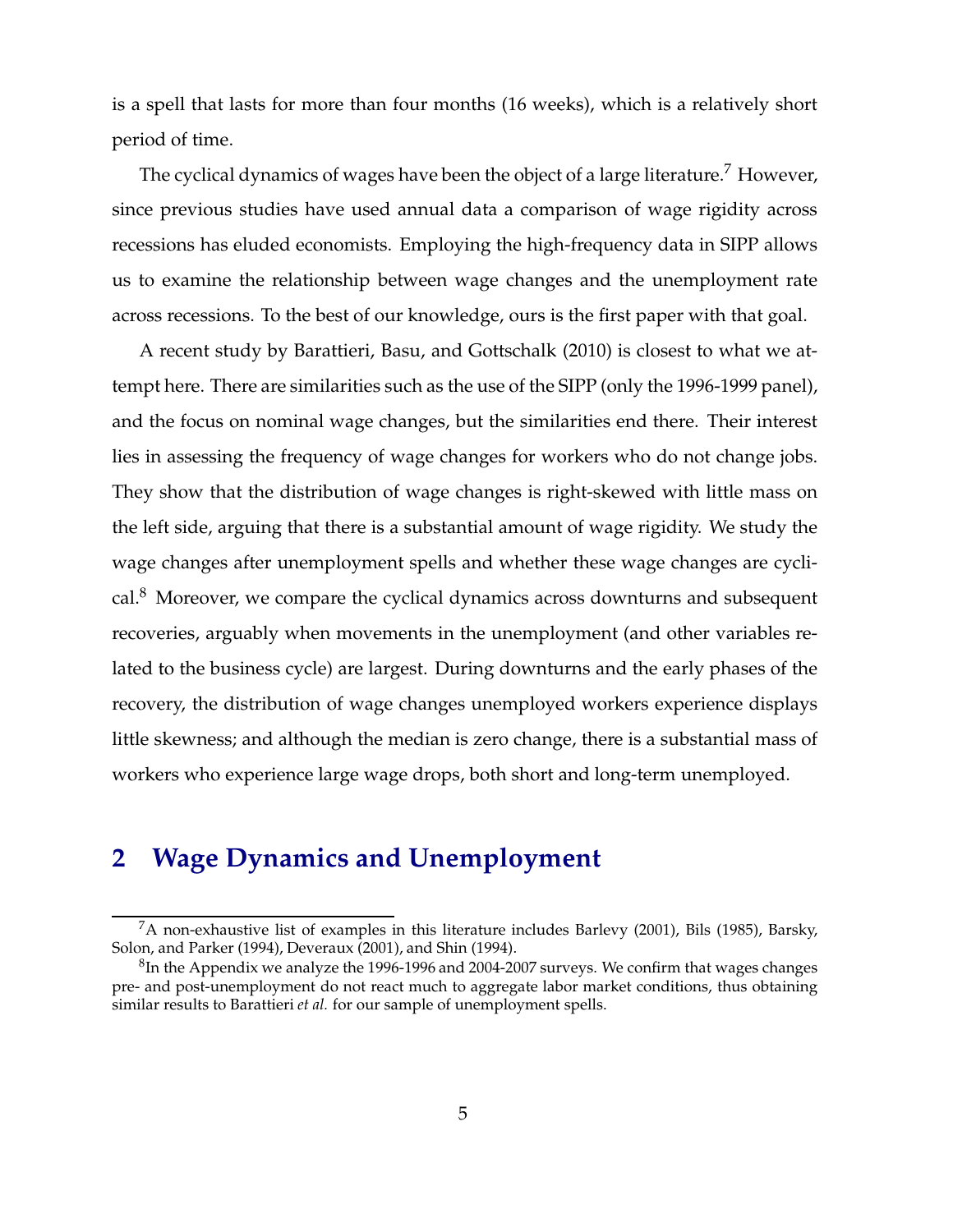#### **2.1 The SIPP**

The SIPP is a longitudinal survey designed to be representative of the U.S. labor force. It is constructed as a sequence of panels of households who are interviewed for about three years but the actual time-frame differs across panels. Designed and maintained by the U.S. Census, the first panel began in 1984 and the last panel started in 2008. Households are interviewed every four months during the time they remain in the sample, providing information on work experience (employment, hours, earnings, occupation, and industry, among other variables) for the months in between interviews. The SIPP also requests useful information for analyzing labor market outcomes such as gender, age, education, marital status, and ethnicity.

The introduction motivates a comparative analysis of business cycles based on the dynamics of individual wages. To perform this analysis we need to define first what we mean by a "business cycle". In the United States an official recession begins whenever the National Bureau of Economic Research (NBER) determines that a peak in economic activity has been reached, and it lasts until a similar announcement is made regarding the trough. In general a business cycle lasts until another peak is reached. Given the length of the typical survey in the SIPP - about three years - and to be consistent in our comparison of business cycles, the definition of a cycle we employ is somewhat different. The starting point of a business cycle is the official NBER-announced peak, or the peak in employment, whichever occurs earlier. Clearly if the SIPP survey starts after any of those two peaks, that will be the starting point of the business cycle. The final point of a cycle is the recovery of employment<sup>9</sup> levels to the same level of its previous peak, or the end of the SIPP panel, whichever occurs earlier. Hence the official peaks for the 1990, 2001, and 2008 recessions are July 1990, March 2001, and December 2007. The peaks in employment are March 1990, December 2000, and January 2008. Since the three panels of the SIPP begin in October 1990, October 2000, and May 2008,

 $9$ Payroll employment in private industries as released by the Bureau of Labor Statistics.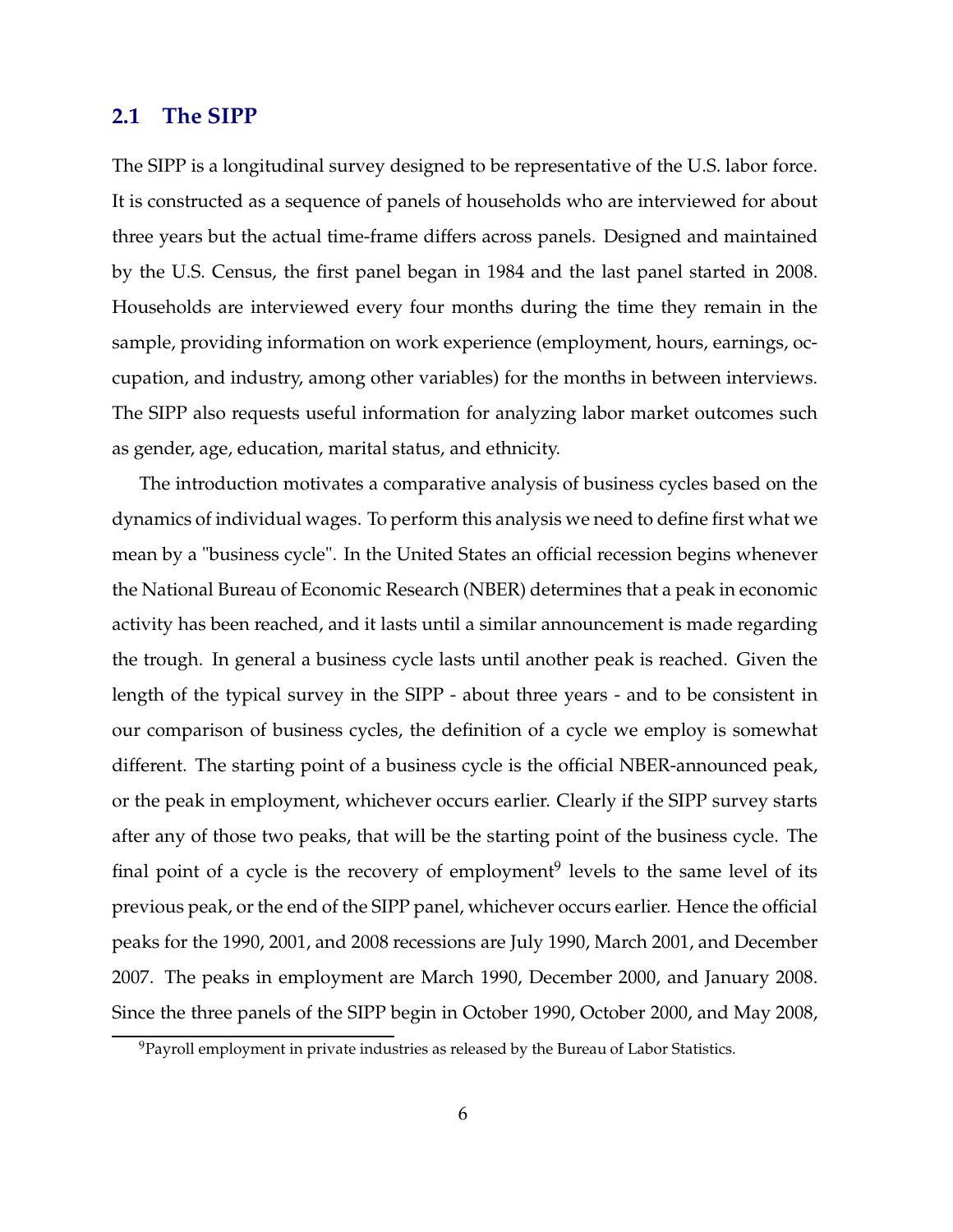the starting points of the three cycles are October 1990, December 2000, and May 2008. The end points are July 1993, December 2003, and July 2010. The periods capture most of the downturn in all three cases and the initial phases of the recovery. We refer to each of these three episodes as a recessionary episode, and we label them throughout by the reference years 1991, 2001, and  $2008$ <sup>10</sup>

For each of these recessionary episodes we restrict the analysis to hourly workers. This group represents about 44.6% of all workers in 1991, 50.6% of all workers in 2001, and 49.1% of all workers in 2008. The reason to focus on this group is that they provide the cleanest measure of the price of labor: a wage rate for each hour they work. The remainder of workers, those compensated with a monthly or annual salary, do not report such a measure and it needs to be inferred from their responses about total earnings and total hours worked. As hours reported in the SIPP are notoriously inaccurate, including much missing data, we discard salaried workers.

After eliminating some observations for various reasons<sup>11</sup>, we obtain a panel in which for each individual we record her employment status, the wage rate (if they are employed), the industry in which they work, and other characteristics (age, education, marital status, race, and whether they are residents of a metro area). The construction of a panel of this type is performed for each of the three SIPP surveys. In an Appendix we provide summary statistics of several variables for the workers in our three panels.

### **2.2 The Distribution of Wage Changes**

We are interested in the dynamics of the wage change that presumably takes place in between two employment spells. That change in wages can be calculated in several ways. For example, one may calculate it using the logarithm of the ratio of the first wage earned after finding a job to the last wage earned in the last employment spell.

 $10$ At the time of the writing of this draft, results from all waves of the 2008 survey have not been yet released.

 $11$ In an Appendix we provide a detailed step-by-step analysis of how we reach our final sample of workers.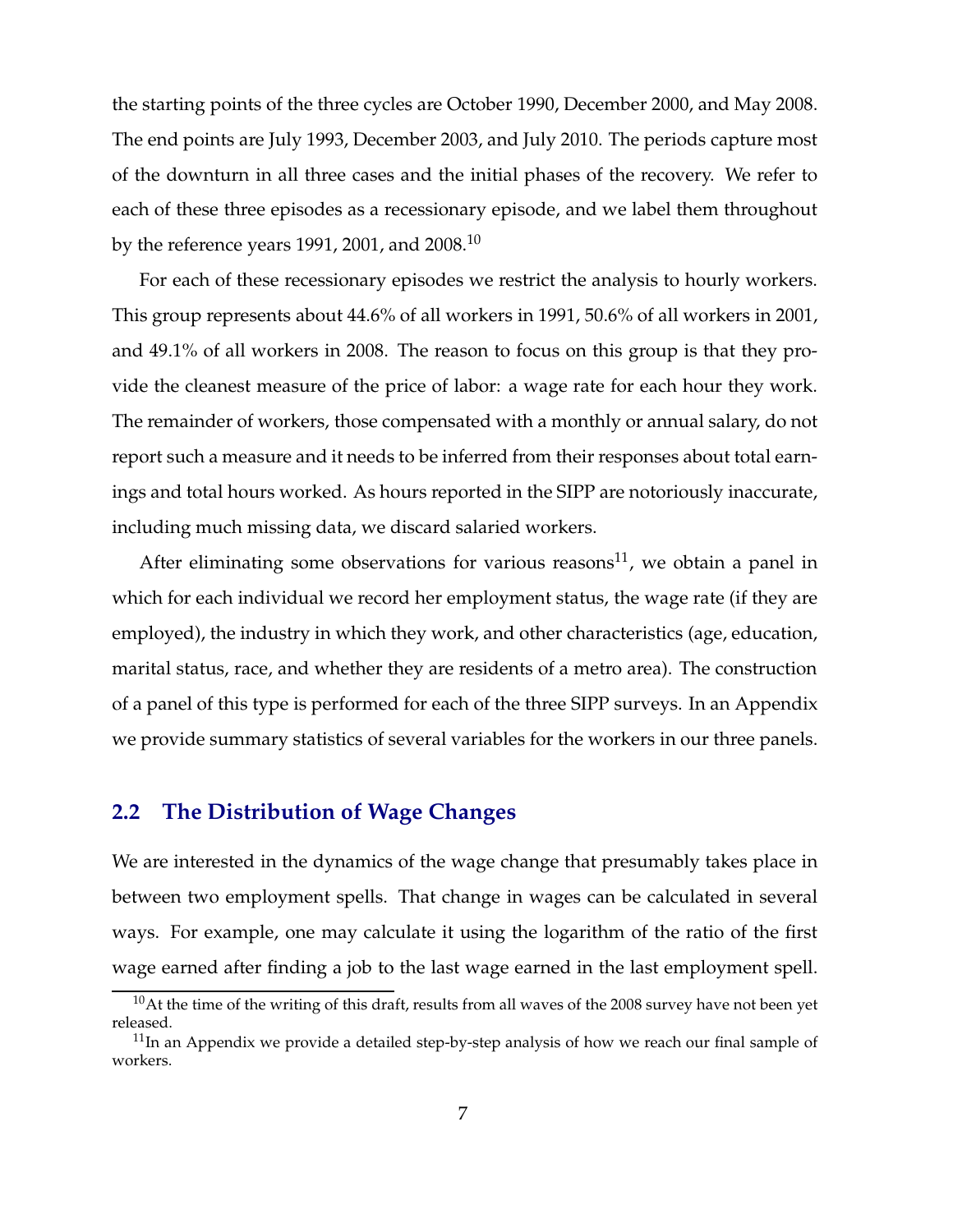Alternatively, it can be computed as the logarithm of the ratio of the average wage rate enjoyed while employed for several periods after having been unemployed, to the average wage rate enjoyed during the last employment spell. Here we report the statistics using the first measure; the second measure gives similar moments and the results are relegated to an Appendix.



Figure 1

Measuring the change in wages using the logarithm of the ratio of the first wage after re-employment relative to the last wage earned, yields a cross-sectional distribution of wage log-differences. Figures 1 and 2 plot those cross-sectional distributions for short-term spells (those with a duration of four months or less) and long-term spells (those longer than four months). Each figure includes graphs for each of the three panels. Tables C.1 and C.2 report some moments from those distributions.<sup>12</sup> The logdifference in wages before and after an unemployment spell is higher for individuals

<sup>&</sup>lt;sup>12</sup>The sample sizes for all the distributions are given in the rightmost columns of Tables C.1 and C.2. These numbers seem small compared to the number of observations reported in the summary statistics table (see the Appendix). Keep in mind that table reports the number of total observations (individuals times periods) and the numbers reported in Tables C.1 and C.2 are observations of unemployment spells only.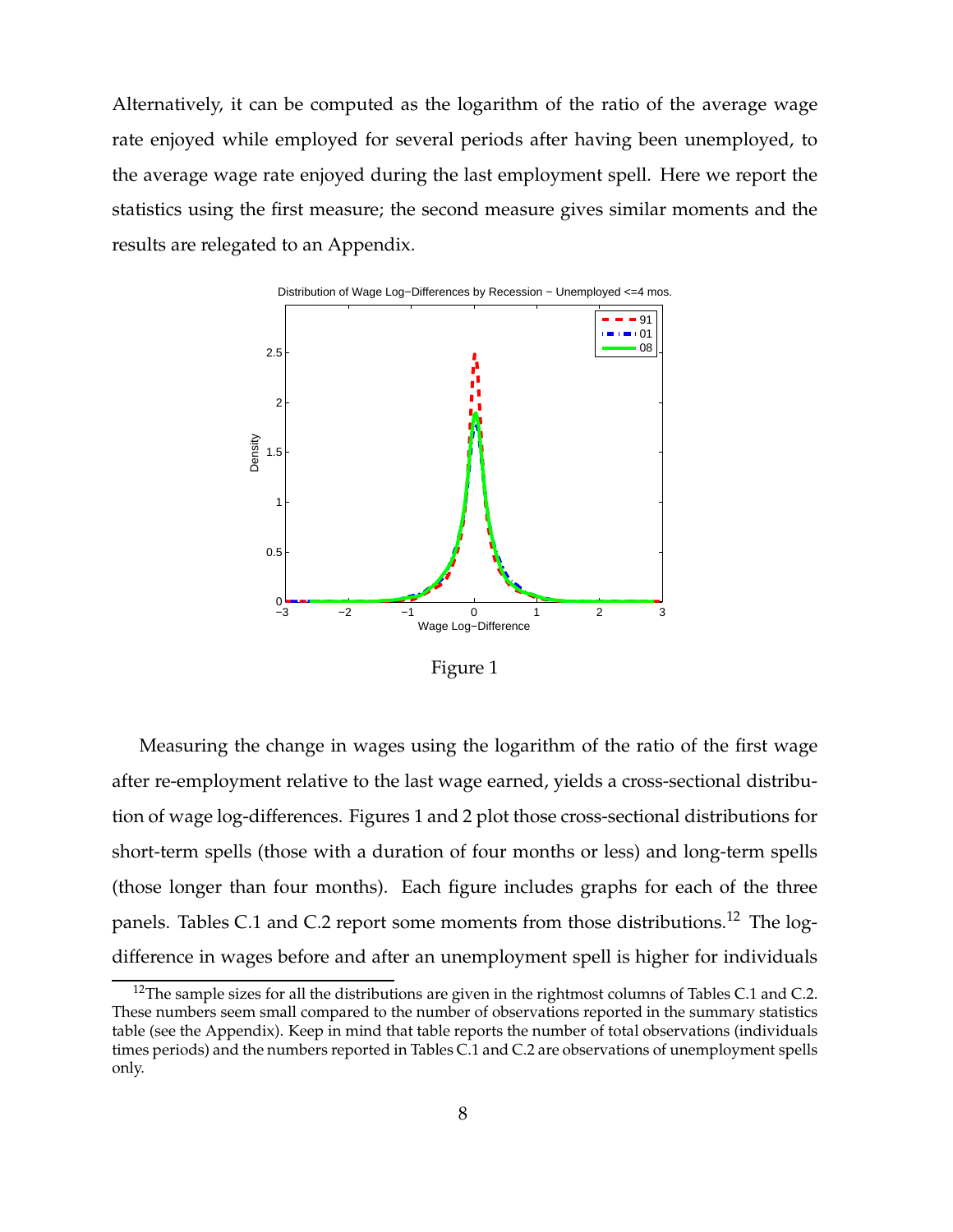who experience long-term spells than for individuals whose spells are shorter in duration. The 2008 recession is the exception: the log-difference is -0.012 for the long-term unemployment but 0.002 for those unemployed four months or less. In the first two recessions, "patience" during the search process might tilt the growth rates upwards for the long-term unemployed (accepted wages rise in duration). It is possible that during the 2008 recessions human capital losses might lower the wage in the new job, lowering the mean growth rate. Positing and testing a theory is outside the scope of this paper but the aging of the workforce might be a factor behind the pattern: as workers age, the stock of firm- or occupation-specific human capital increases. These types of capital depreciate after a long unemployment spell becoming the dominant force in the change in wages.

The dispersion in the wage changes for the long-term unemployed is higher than for the short term unemployed. The possible exception is the 2008 recession in which the point estimate for the standard deviation is higher for the long-term, but the difference is small.



Figure 2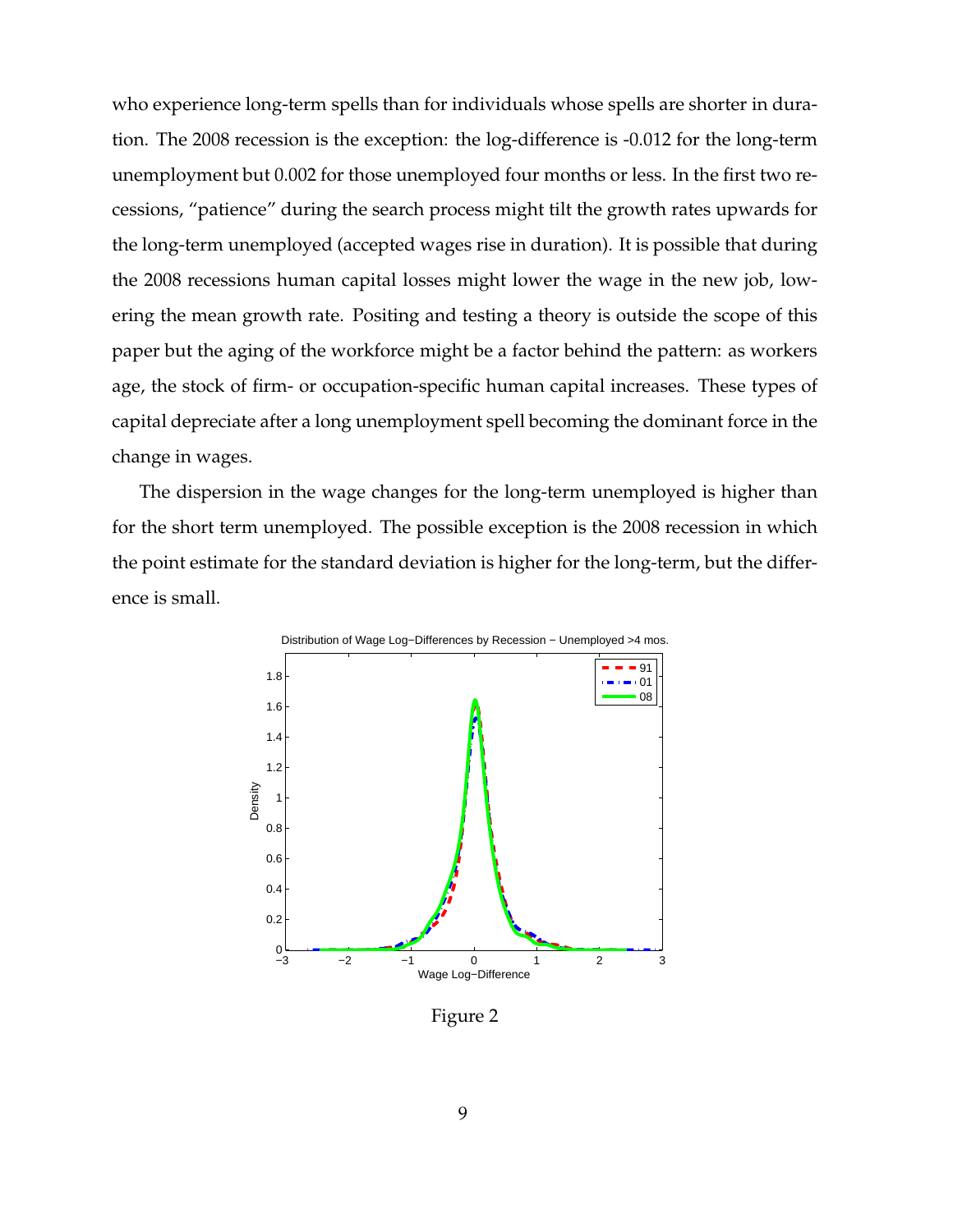About half of wage changes are negative; the median for all years and for both short-term and long-term unemployment is zero. $13,14$  The shapes of these distributions contrast with the conventional wisdom that nominal wages change little. Drops can be substantial for many individuals and it is not rare to record wage log-differences lower than -0.7. Extreme values appear to be more common after short-spells than long-spells.

Evidence is thus consistent with a large degree of heterogeneity among the longterm unemployed. Some of these workers are possibly individuals with a considerable buffer stock of savings that can be depleted during their job search. Yet others experience large human capital losses and eventually have to accept relatively low wage offers. In light of this heterogeneity, it is not surprising that the distribution of wage changes for the long-unemployed is relatively dispersed.

Finally, the distribution of wage changes after a short-term spell is negatively skewed. For long-term spells, skewness is positive. The 2001 recession stands out relative to the the other two, as overall skewness decreases becoming more negative for short-term spells and closer to zero for long-term spells.

### **2.3 Individual Characteristics and Wage Changes**

The unconditional distributions of wage changes shown in the previous section are only the first step in understanding wage dynamics across recessions. The distribution of workers across other characteristics (age, race, education, or marital status) has

 $13$ That the median is exactly zero may reflect measurement error to some extent. The fraction of individuals who report exactly the same wage pre- and post-unemployment are 19.03% in 1991, 10.47% in 2001, and 12.39% in 2008. Some of these cases could represent individuals who are recalled for the same position at the same firm after a temporary layoff. However, since wage rates are usually rounded to the nearest 50 cents it is not surprising that for a significant fraction of individuals, when they perform roughly the same task across jobs, wage rates do not change.

 $14A$  recent paper by Veramendi (2011) uses Danish data to compare wage rates the pre- and postunemployment. He finds that 50% of workers who experience an unemployment spell are re-employed at higher-wages. That is the fraction we find as well, both for long-term and short-term unemployed. On the other hand, studying the Spanish economy Rosolia and Saint-Paul (1998) find that, on average, wages post-unemployment are about 30% lower than before unemployment.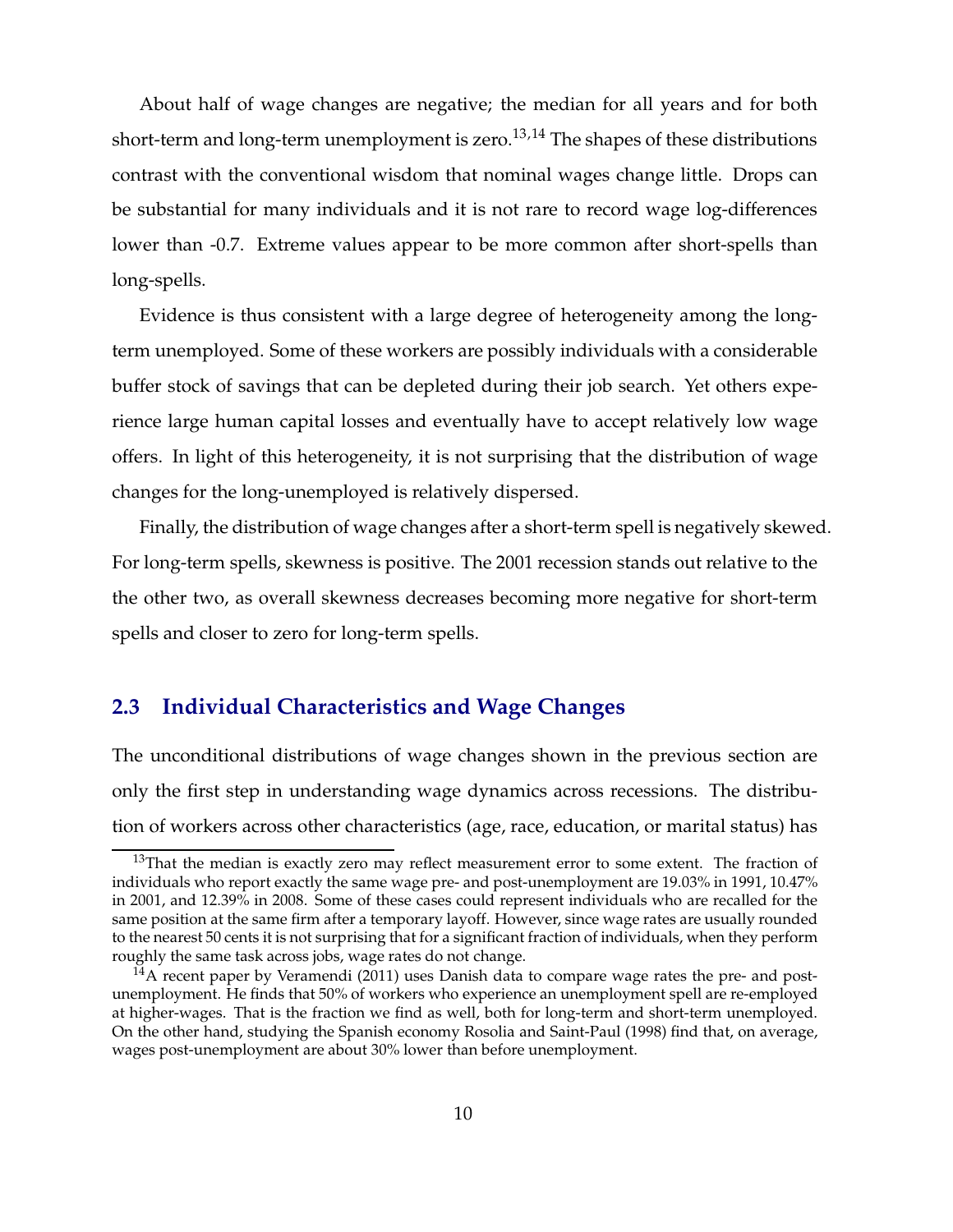changed over time. To measure the statistical relationship between observables and wage changes, we regress the (log) wage changes pre- and post-unemployment on some variables of interest. Specifically we fit,

$$
log(w_{i,k}) - log(w_{i,k-s-1}) = \gamma X_{i,k} + \sum_{t=1}^{T} \phi_t \chi_{i,t} + \epsilon_{i,k}.
$$
 (1)

The left-hand-side variable of equation (1) is the (log) wage change for an individual *i*. In other words, it is the logarithm of the variable summarized in Tables C.1 and C.2. To be even more specific, an individual experiences an unemployment spell of length *s* which ends in period *k*. Re-employment lands that individual a job at wage *wi*,*<sup>k</sup>* . Therefore, her last wage before the unemployment spell is *wi*,*k*−*s*−<sup>1</sup> . The left-hand-side is the difference in the logarithms of those two wages. The right-hand side of the equation includes a vector *Xi*,*<sup>k</sup>* of individual characteristics at the time of re-employment. The variables that comprise *X* are: age, gender, marital status, education, ethnicity, whether the individual resides in a metropolitan area, the length of the unemployment spell, and whether the new employment is in a different industry (compared to the last job).<sup>15</sup> Besides  $X$ , the right-hand side also shows a set of timedummies  $\chi$ : *T* is the length of the panel, *t* denotes calendar time, and  $\chi$  takes the value  $\chi_{i,t} = 1$  if  $t = k$  and  $\chi_{i,t} = 0$  otherwise. These time-dummies reflect aggregate factors that affect wage changes beyond the influence of individual characteristics. Finally, *ǫi*,*<sup>k</sup>* denotes the error term. Summarizing, the coefficients in equation (1) quantify the relationship between observable variables (both at the individual-level and an aggregate time effect) and the change in wages experienced after an unemployment spell.

Tables C.3 - C.5 report the results of fitting equation (1) to each of the three surveys (1991,2001,2008). Age is a negative factor for the wage differentials before and after an unemployment spell.<sup>16</sup> Put differently, after an unemployment spell older workers

<sup>&</sup>lt;sup>15</sup>Individuals are assigned to one of 23 different industries. To increase the accuracy of the industryswitch coefficient we restrict ourselves to those major groups (the two-digit level).

<sup>&</sup>lt;sup>16</sup>Although the coefficient on age<sup>2</sup> is positive and significant, the effect on wage is several orders of magnitude smaller than the effect of age.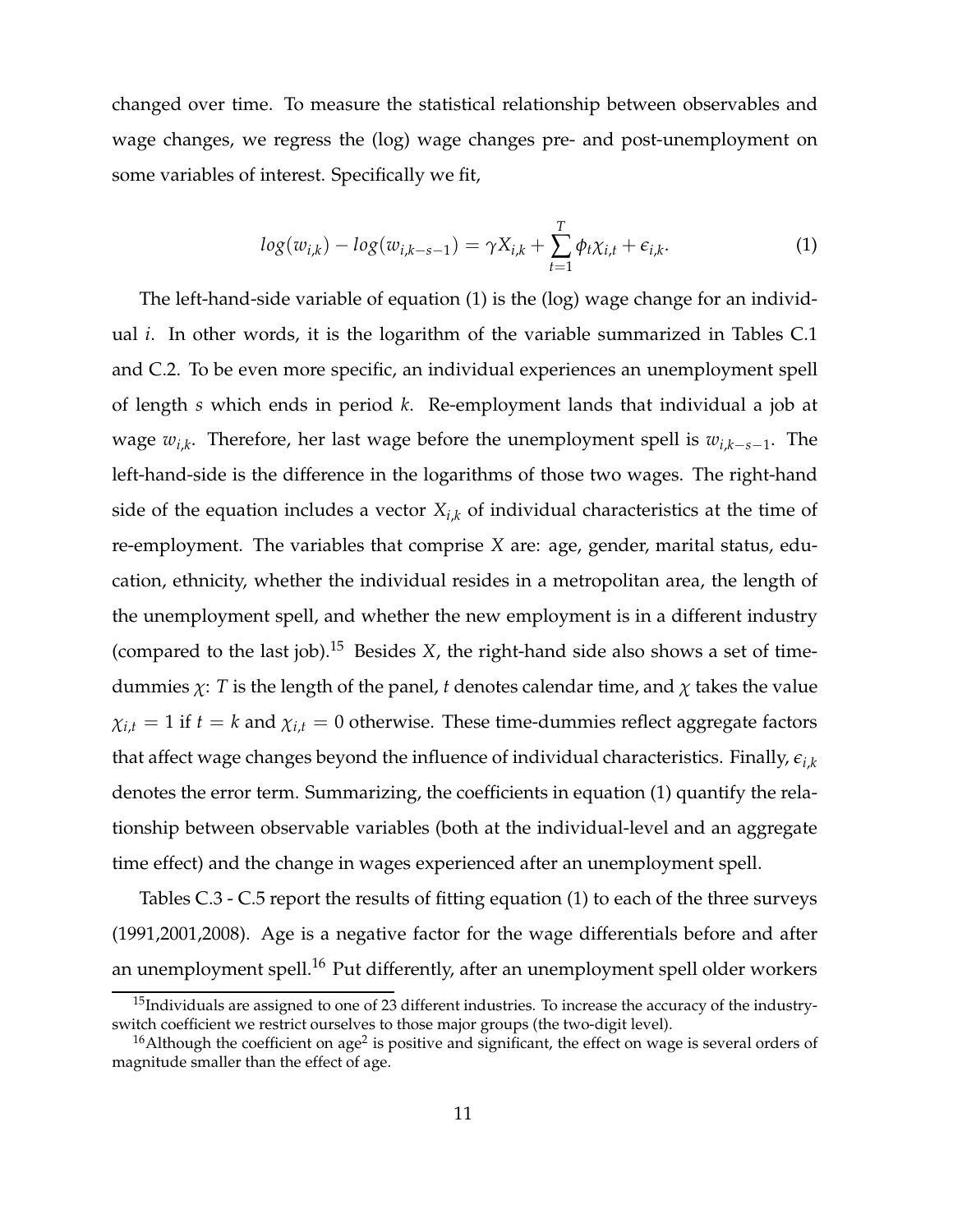suffer lower wages. This finding is consistent with losses of job-specific human capital increasing with tenure. The latter is positively associated with age. Given the milder nature of the 2001 recession relative to the other two, it is not surprising that wage changes associated with age were also less severe. The coefficients, while negative, are an order of magnitude smaller than those of 1991 and 2008. Another piece of evidence consistent with human capital losses is the coefficient on switching industries. It is negative across the board, and the effects are stronger for the short-term unemployed and even stronger for the 2001 and 2008 recessions than for 1991. We remain agnostic about whether this factor contributes to explain the longer recovery in employment after the recessions of 2001 and 2008. But the difference in magnitude of wage drops after an industry switch is so large across downturns, it calls for additional investigation.

Education is another variable whose effects on wages change across business cycles. In 1991, the effect of education on wage changes is U-shaped. In other words, after an unemployment spell, wages of individuals with less than a high school diploma or with a college degree drop less than those of individuals who are high-school graduates or those with some college. The pattern is evident for short- and long-term spells. In 2001 the pattern disappears and wage changes are a decreasing function of education: wage growth after a spell is high for the least-educated individuals. This finding supports the view that the 2001 recession hit hard sectors with a higher-thanaverage education level. In 2008 the relationship between wage changes and education becomes positive. Finally, married short-unemployed enjoy lower wages upon re-employment. This finding is consistent with married people being more eager to return to employment and therefore more willing to accept a lower wage. Such effects are weaker for the long- term unemployed. Surprisingly, the length of unemployment does not have a significant impact on wage beyond the distinction between short and long term.

In Table C.6 we inspect more closely the effects of switching industries on wages. We divide industries in five groups: Agriculture, Manufacturing, Construction, Low-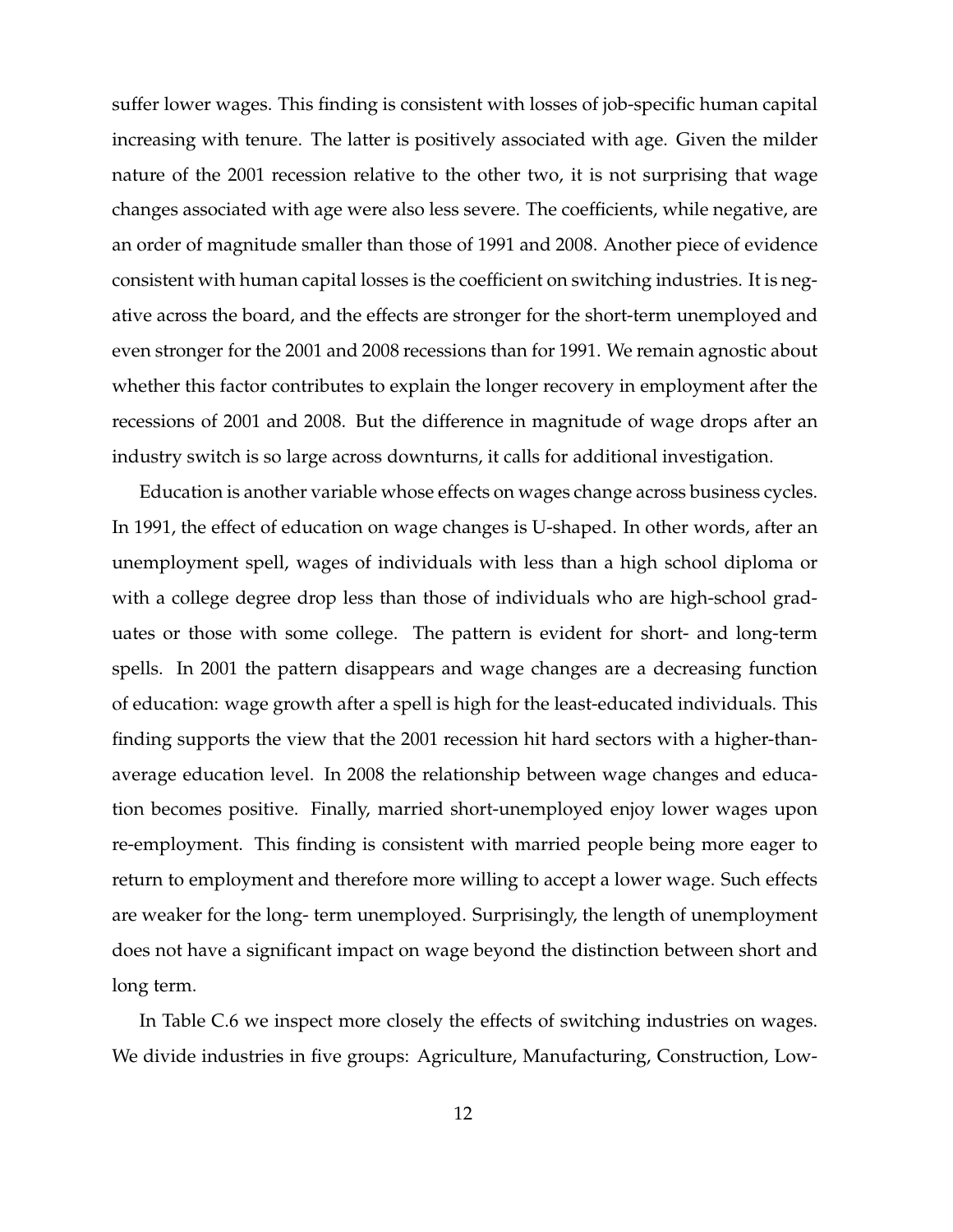Skill Services, and High-Skill Services.<sup>17</sup> We assign workers in our sample to a group according to the industry reported at the time of the job loss. We re-define an industry switch as losing a job in one of the five industries and being re-employed in one of the other four. For each industry we fit equation (1) with the same controls as those shown in Tables C.3-C.5. Table C.6 reports the coefficient for the re-defined industry switch variable for each of the three recessions.<sup>18</sup> Several conclusions can be drawn from the table. The first is that inter-industry wage changes are more pronounced for the 2001 and 2008 recessions than for 1991. Excepting agriculture in the past two recessions, workers in all other sectors experience large wage changes. Depending on the sector, some of these changes are positive, some are negative. Construction and manufacturing, for instance, are associated with large wage drops. In some cases the results are simply staggering: wages, on average, for workers exiting construction around the 2008 recession fell about 20%. Even in 2001, when the construction sector was about to begin a pronounced boom, wages fell about 14% for workers moving into other industries. Exits from high-skill services to any of the other four industries are associated with mild wage drops (about 6% in 2001 and 2008). The data also shows that transitions from low-skill services to other industries are associated with wage increases, in some cases substantial. The magnitudes of these increases have been about the same order across the past three recessions: 9.7% for 1991, 8.4% for 2001, and 13.1% for 2008.

#### **2.4 Nominal Wage Rigidity Across Recessions**

The analysis in this section concerns the degree of wage rigidity across business cycles. As summarized in the introduction, several theories link the lack of response of wages to aggregate conditions (the unemployment rate and inflation) to the sluggish recov-

<sup>&</sup>lt;sup>17</sup>The Low-Skill Services group includes Personal Services, Transportation, Retail Trade, Wholesale Trade, Private Households, Entertainment/Recreation and Social Services. The High-Skill group includes Communication, Utilities, Finance, Business Services, Hospitals, Medical and Education.

 $18$ The coefficients for all other control variables in these industry-specific regressions are available upon request.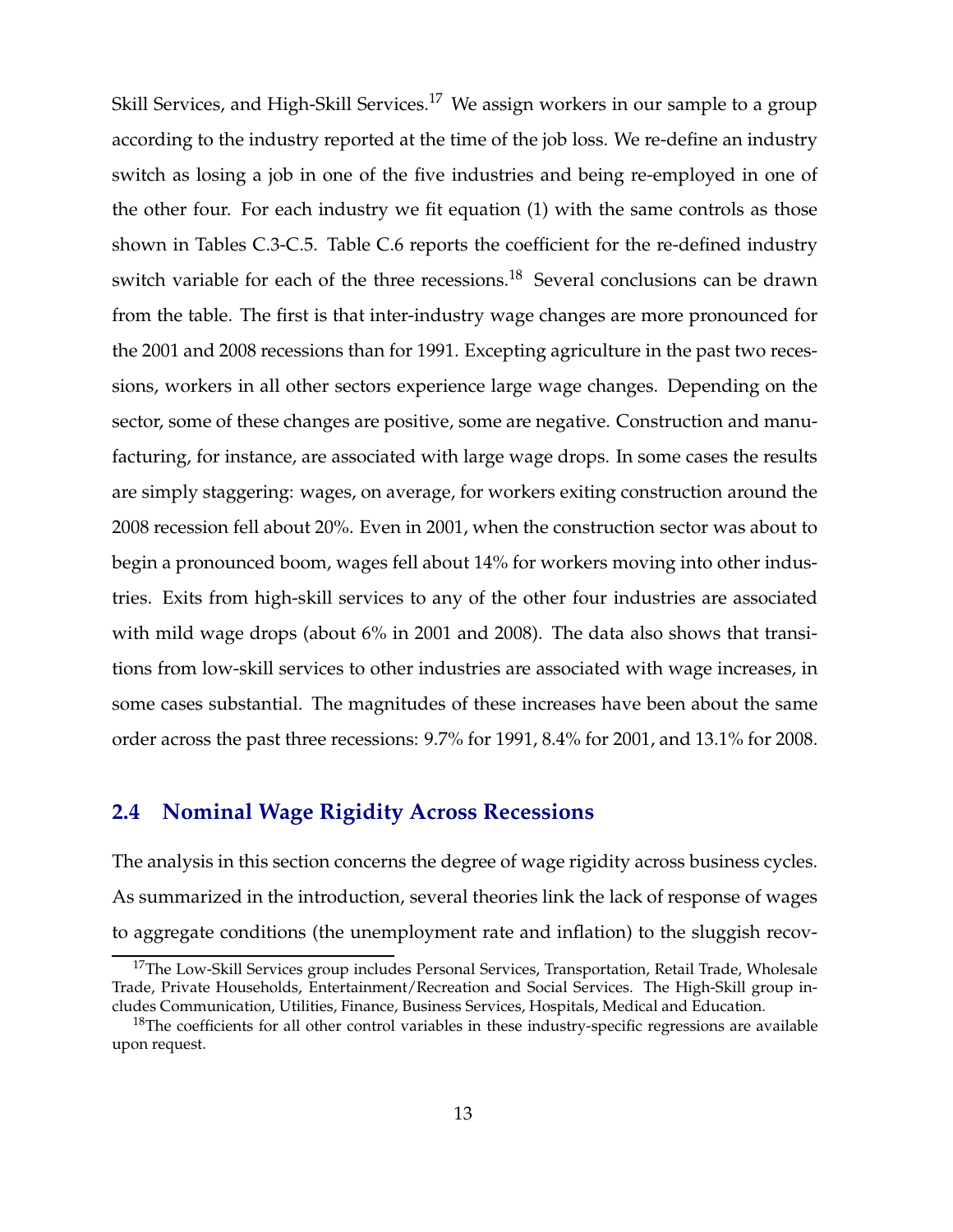ery of employment levels observed after particular downturns. The methodology we employ follows a large body of literature and the first stage of that methodology involves projecting wage changes on individual characteristics and time dummies. The estimates from this projection are the basis of the discussion in Section 2.3. Recall the regression equation is,

$$
log(w_{i,k}) - log(w_{i,k-s-1}) = \gamma X_{i,k} + \sum_{t=1}^{T} \phi_t \chi_{i,t} + \epsilon_{i,k}.
$$

The coefficients  $\{\phi_t\}_{t=1}^T$  can be interpreted as the change in aggregate wages over time controlling for heterogeneity across workers. The second stage of the methodology involves regressing those coefficients on the changes in the aggregate unemployment rate:<sup>19</sup>

$$
\phi_t = \alpha + \beta \Delta U_t + \nu_t, \qquad (2)
$$

In this equation ∆*U<sup>t</sup>* denotes the monthly change of unemployment rate and *ν<sup>t</sup>* is an error term. The coefficient  $\beta$  is our measure of the degree of cyclicality of nominal wages (or more precisely the cyclicality of nominal wage changes). Thus, comparing *β* across recessions yields a comparison of the degree of wage rigidity across recessions. When  $\beta$  < 0 wages are procyclical; the closer  $\beta$  is to zero, the weaker the reaction of wages to aggregate conditions in the labor market. Following this strategy, we run the two-step regression for each of the three surveys described earlier. Since the short-term unemployed and long-term unemployed differ along several dimensions, we perform the same two-step analysis separately for short-term and long-term spells, as well as for all workers simultaneously.

Table C.7 reports the estimated *β*'s for the three recessions. The estimates show that of the three downturns 2008 has the highest degree of procyclicality in wages. The coefficient is negative and significant for all workers and for short-term spells. The

 $19B$ elow we introduce additional right-hand-side variables, e.g. the inflation rate.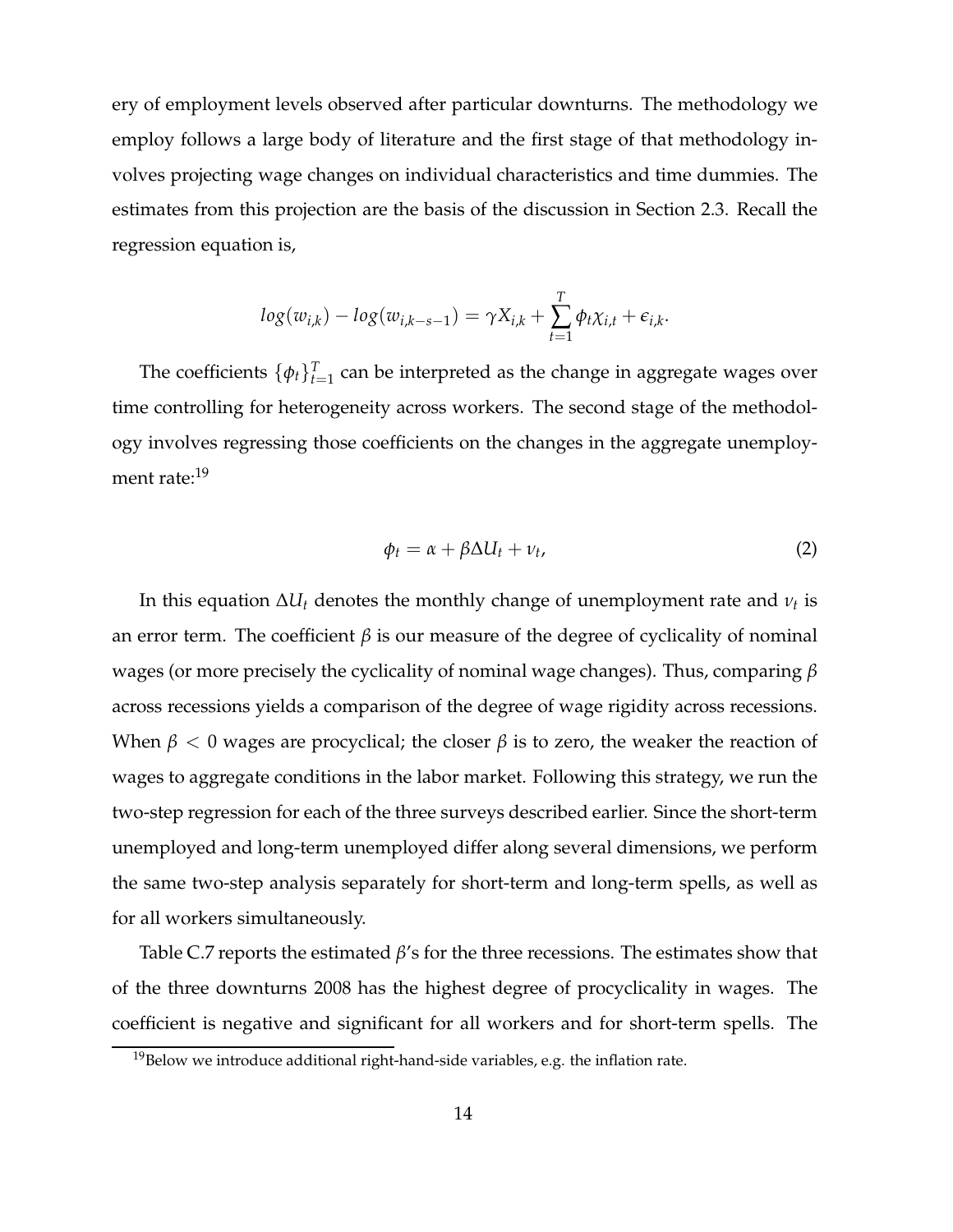point estimates for the 2001 recession show the opposite picture: coefficients are positive (although there is uncertainty around those point estimates) for all workers except for the long-term unemployed. Finally, the relationship between unemployment and wages in 1991 between the other two recessions. The relationship is weak for the shortterm unemployed, but the cyclicality for the long-term unemployed is similar to that of 2008. The evidence we present weakens the hypothesis of works that assign a large role to wage rigidity as an explanation for the unemployment dynamics during the 2008 recession and its subsequent recovery. It is a more probable explanation for the jobless recovery and weak employment growth in the recession and recovery around 2001.

#### **2.4.1 Robustness**

We assess the robustness of the results shown to alternative definitions of right-hand or left-hand side variables in the second-step regression. These alternatives concern adjusting for seasonality, the relationship between accumulated past changes in the unemployment rate and wage changes, and the behavior of inflation.

Because there is no adjustment for seasonality in wages in equation (1), the estimated time coefficient  $\phi$  captures some seasonal effects. To be consistent, in the benchmark estimation we use the non-seasonally adjusted unemployment rate to estimate equation (2). An alternative is to seasonally-adjust wage changes in the first-stage regression by including quarterly dummy variables and use the seasonally-adjusted unemployment rate as the independent variable in the second-step regression. The results of this exercise are reported in Table C.8. In contrast to the weak countercyclicality in the benchmark case, wage changes during the 2001 recession are more countercyclical. During the 2008 recession the results for the change in wages for the long-term unemployed are stronger than for the short term unemployed. Despite these differences, the main message remains: during the 1991 and 2008 downturns wage changes are more pro-cyclical than in 2001.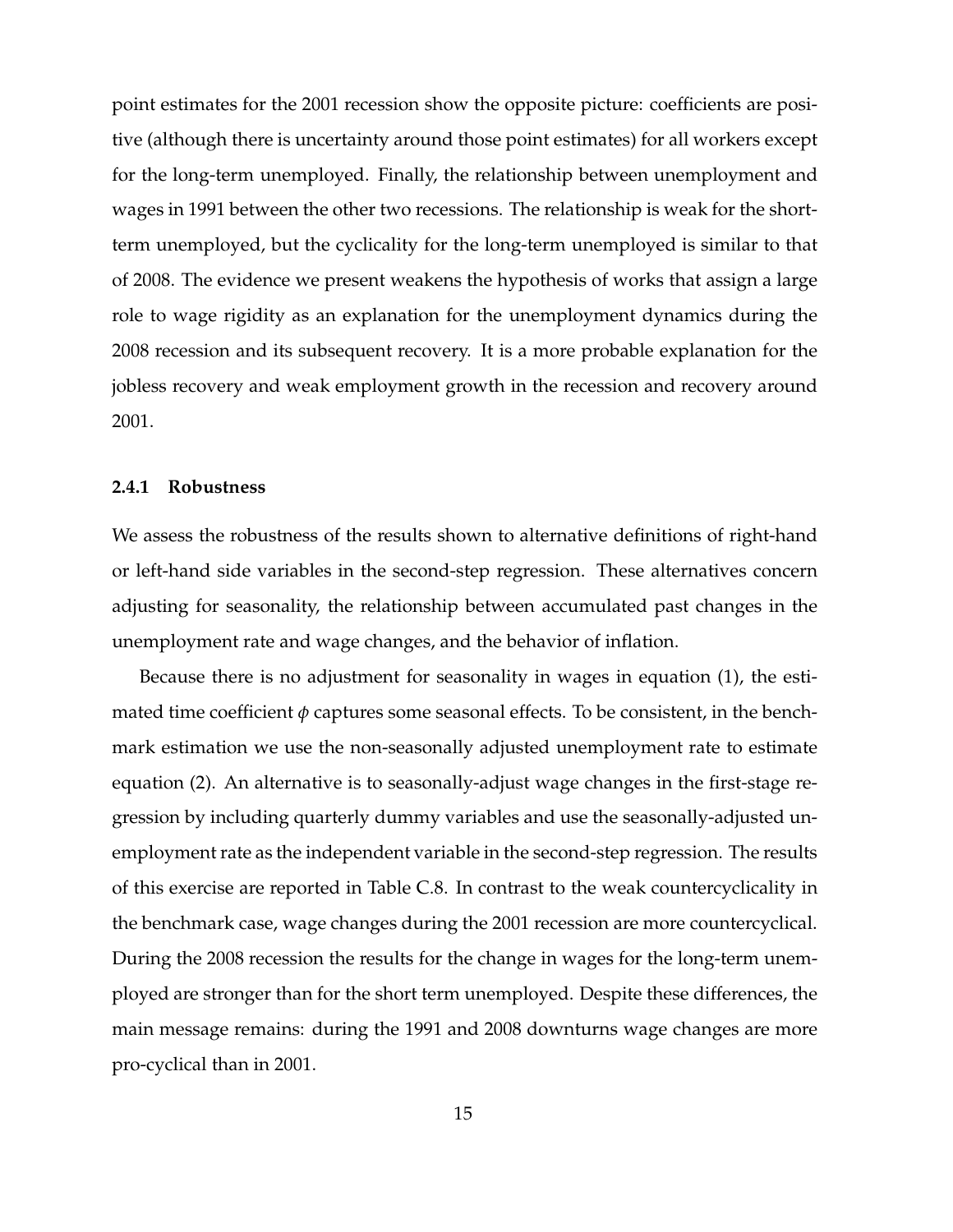In the benchmark model, an increase in the unemployment rate affects wage changes immediately. In principle, past labor market condition could accumulate over time and have an impact current wages upon re-employment. To explore this hypothesis we modify equation (2) with the accumulated quarterly change in the unemployment rate as independent variable. This new specification increases the uncertainty associated with several estimates, particulary for the 2001 recession. Wages in 1991 and 2008 still show stronger countercyclicality than in 2001.

We finally ask whether the behavior of inflation is responsible for the apparent heterogeneity in nominal wage dynamics across business cycles. We measure inflation using the rate of change in the Consumer Price Index (CPI) which we add as a control in the second-step regression (equation 2). Sample uncertainty is still high but the point estimates are positive for the 2001 recession, mostly negative for 1991, and certainly negative for 2008.

### **3 Concluding Remarks**

This paper provides an empirical investigation of the behavior of individual wages for those workers who experience an unemployment spell. Employing high-frequency data on wages and unemployment, it compares the determinants of wage changes pre- and post-unemployment across different business cycles. The facts about wages and unemployment spells the paper uncovers are far from being homogeneous across different recessions. We have examined wages and unemployment spells across three dimensions. The first is exploring the unconditional distributions of wage changes preand post-unemployment; this analysis is undertaken by unemployment spell and by recession. The Great Recession stands out among the three downturns studied for its implications on wage changes for the long-term unemployed. While the 1991 and 2001 recessions showed on average larger wage gains for the long-term unemployed than for those unemployed short-term, this pattern was reversed during the 2008 recession.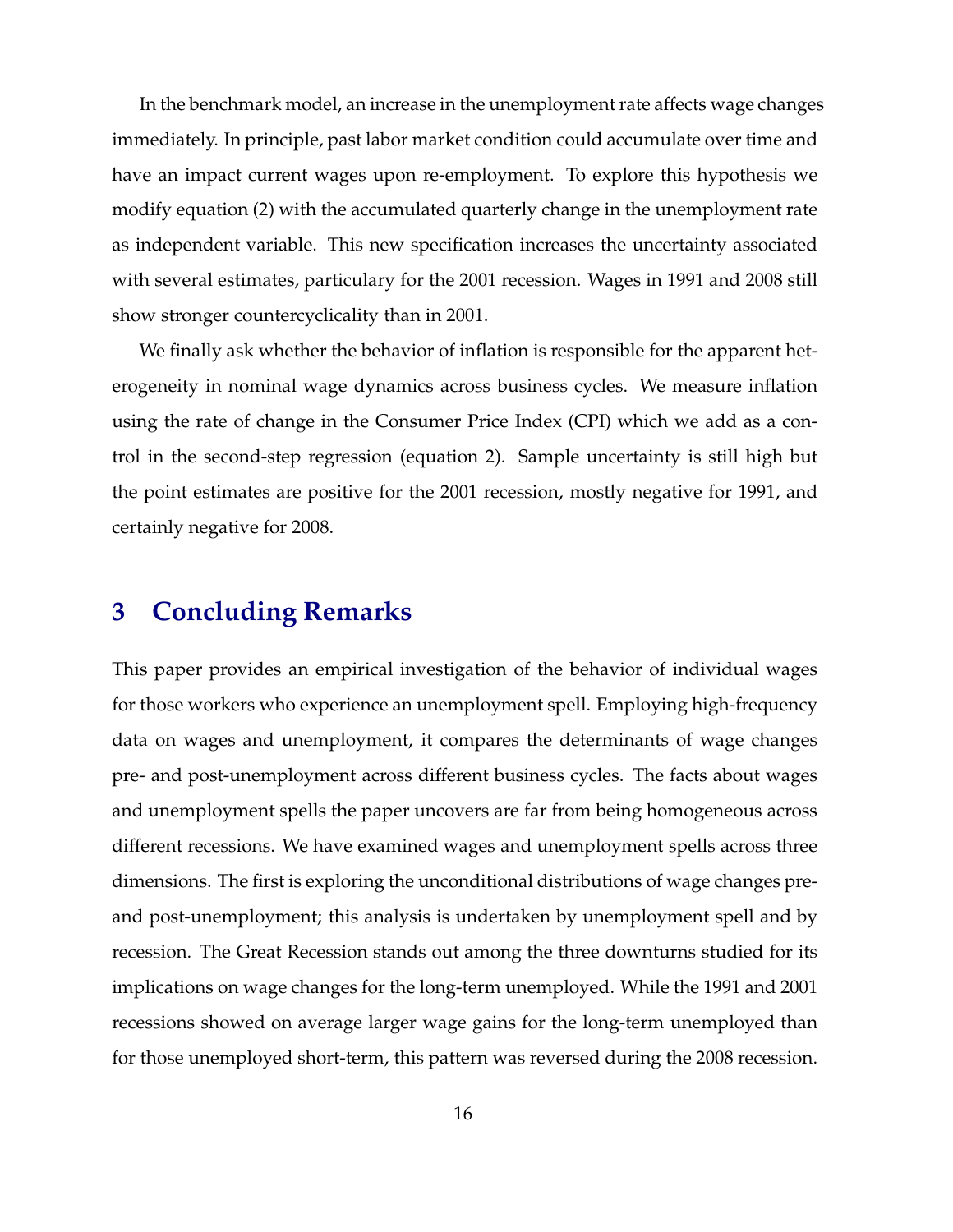Workers' characteristics such as the years of schooling or the sector from which they lose their job affect the wage change after an unemployment spell differently, depending on the recession the worker loses her job. Finally, the paper also explores whether the degree of wage rigidity varies across recessions. Despite some authors' conjecture that the slow recovery in employment observed after the Great Recession was caused by wages being more rigid than in previous recessions, we find evidence to the contrary. Wages appear to have been more rigid in both the 1991 and 2001 recession than during the 2008 recession and recovery.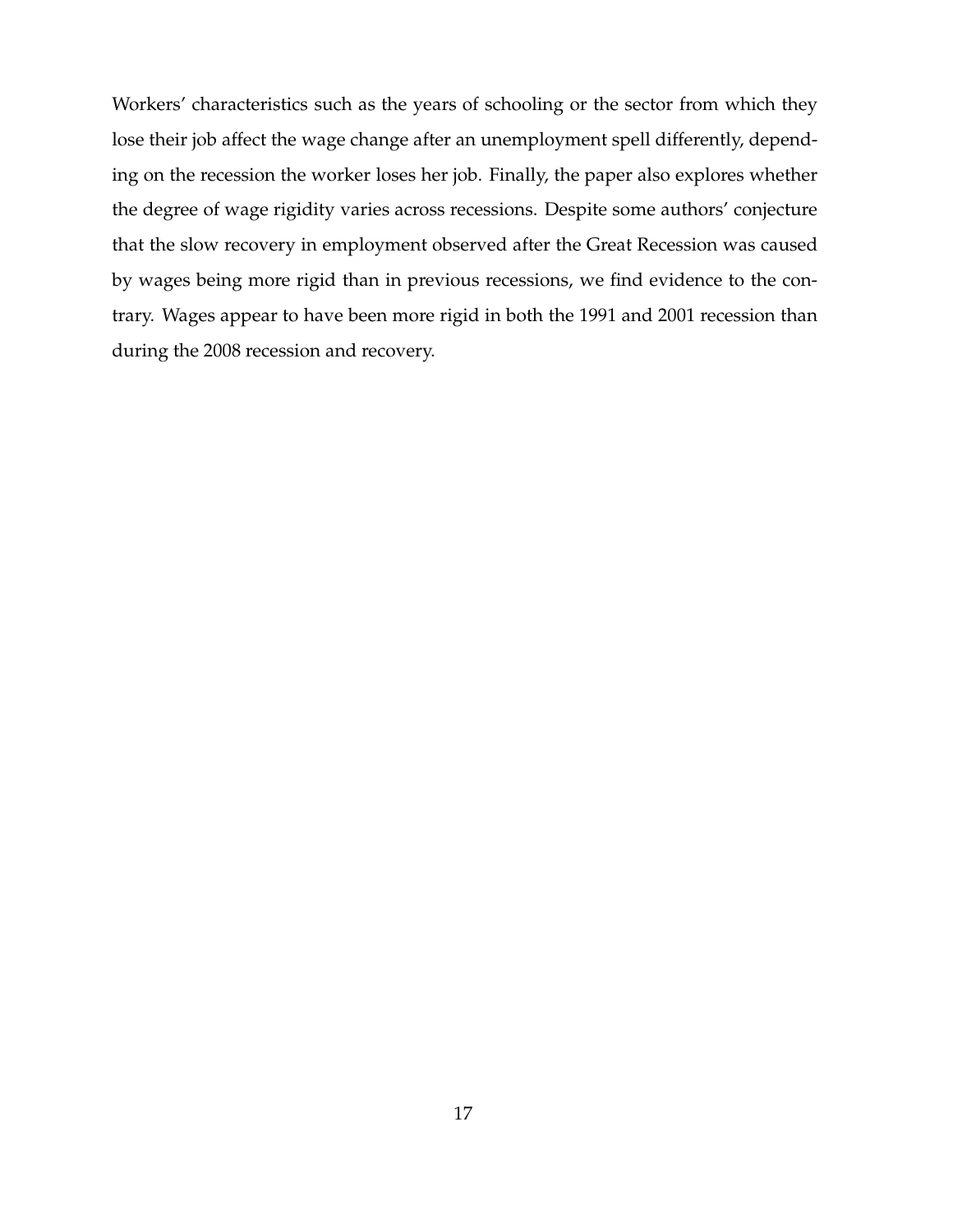### **References**

- [1] Barattieri, A., Basu, S. and Gottschalk, P.: (2010), "Some Evidence on the Importance of Sticky Wages," NBER Working Paper.
- [2] Barlevy, G.: (2001), "Why are the Wages of Job Changers So Procyclical?," *Journal of Labor Economics*, 19, pp. 837-878.
- [3] Bils, M. J.: (1985), "Real Wages Over the Business Cycle: Evidence from Panel Data," *Journal of Political Economy*, 93, pp. 666-689.
- [4] Devereaux, P. J.: (2001), "The Cyclicality of Real Wages Within Employer-Employee Matches," *Industrial and Labor Relations Review*, 54, pp. 835-850.
- [5] Haefke C., Sonntag, M. and Van Rens, T.: (2008), "Wage Rigidity and Job Creation," IZA Working Paper 3714.
- [6] Heckman, J.J. and Borjas, G.: (1980), "Does Unemployment Cause Future Unemployment? Definitions, Questions and Answers from a Continuous Time Model of Heterogeneity and State Dependence," *Economica*, Vol. 47, pp. 247-83.
- [7] Jacobson, L.S, LaLonde, R.J., and Sullivan, D.G.: "Earnings Losses of Displaced Workers," *American Economic Review*, Vol. 83(4), pp. 685-709.
- [8] Pissarides, C.: 1985, "Short-Run Equilibrium Dynamics of Unemployment, Vacancies, and Real Wages," *American Economic Review* 75(4), pp. 676-690.
- [9] Pissarides, C.: 2009, "The Unemployment Volatility Puzzle: Is Wage Stickiness the Answer?," *Econometrica*, vol. 77(5), pp. 1339-1369.
- [10] Portugal, P.: (1989), "Job Displacement, Relative Wage Changes, and Duration of Unemployment," *Journal of Labor Economics*, Vol. 7(3), pp. 281-302.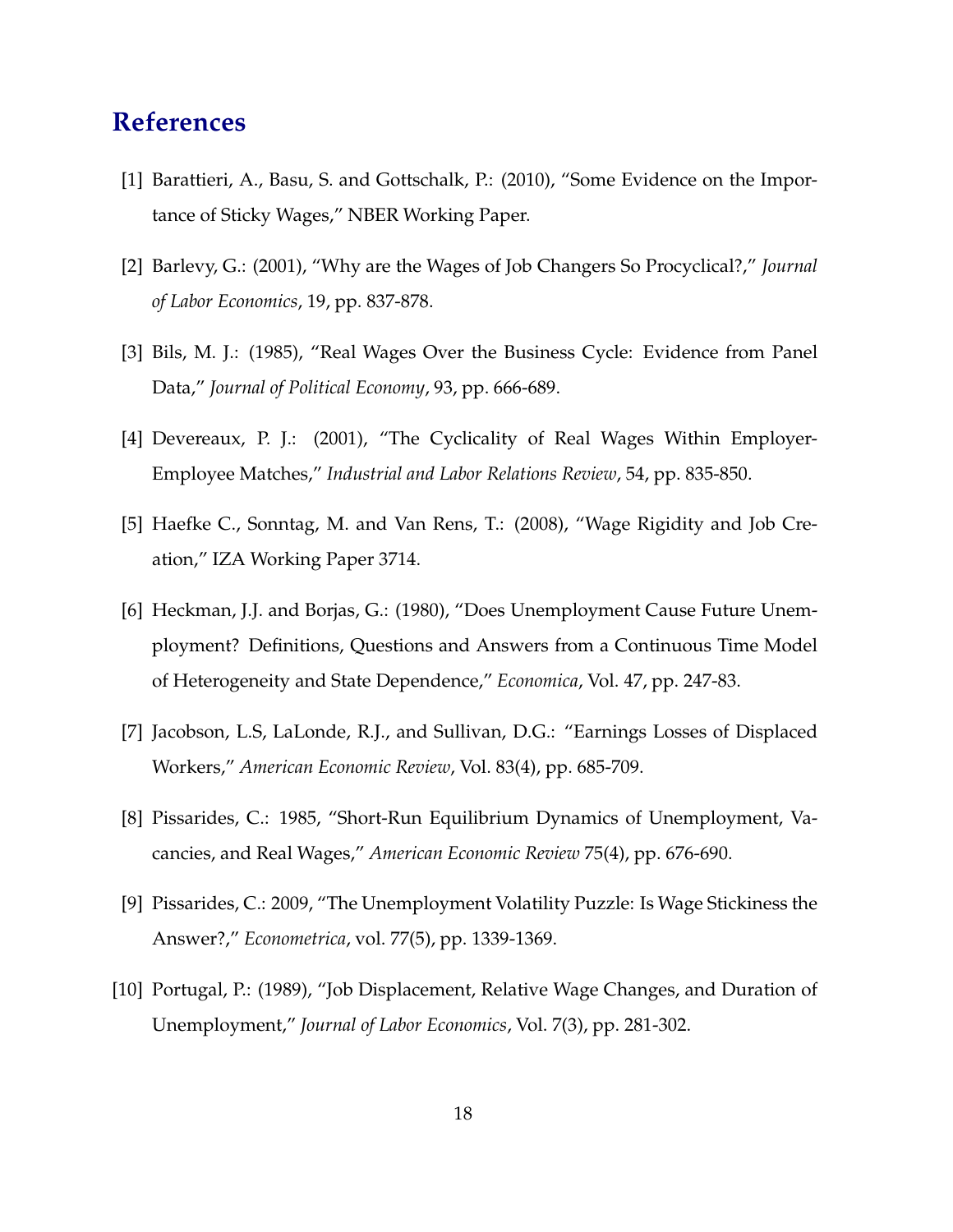- [11] Rendon, S.: (2006), "Job Search and Asset Accumulation Under Borrowing Constraints,"*International Economic Review*, Vol. 47(1), pp. 233-263.
- [12] Rosolia, A. and Saint-Paul, G.: (1998), " The effects of unemployment spells on subsequent wages in Spain", unpublished manuscript.
- [13] Shimer, R.: (2004), "The Consequences of Rigid Wages in Search Models," *Journal of the European Association*, 2, pp. 469-479.
- [14] Shimer, R.: (2011), "Wage Rigidities and Jobless Recoveries," manuscript, University of Chicago.
- [15] Shin, D.: (1994), "Cyclicality of Real Wages among Young Men,"*Economics Letters*, Vol. 46(2), pp. 137-42.
- [16] Solon, G., Barsky, R. and Parker, J.A.: (1994), "Measuring the Cyclicality of Real Wages: How Important Is Composition Bias?", *The Quarterly Journal of Economics*, Vol. 109(1), pp. 1-25.
- [17] Veramendi, G.F.: (2011), "Unemployment Dynamics and Wage Dispersion in a Model with Search and Human Capital Accumulation", manuscript, Aarhus University.
- [18] Vishwanath, T.: (1989), "Job Search, Stigma Effect, and Escape Rate from Unemployment", *Journal of Labor Economics*, Vol. 7, No. 4, pp. 487-502.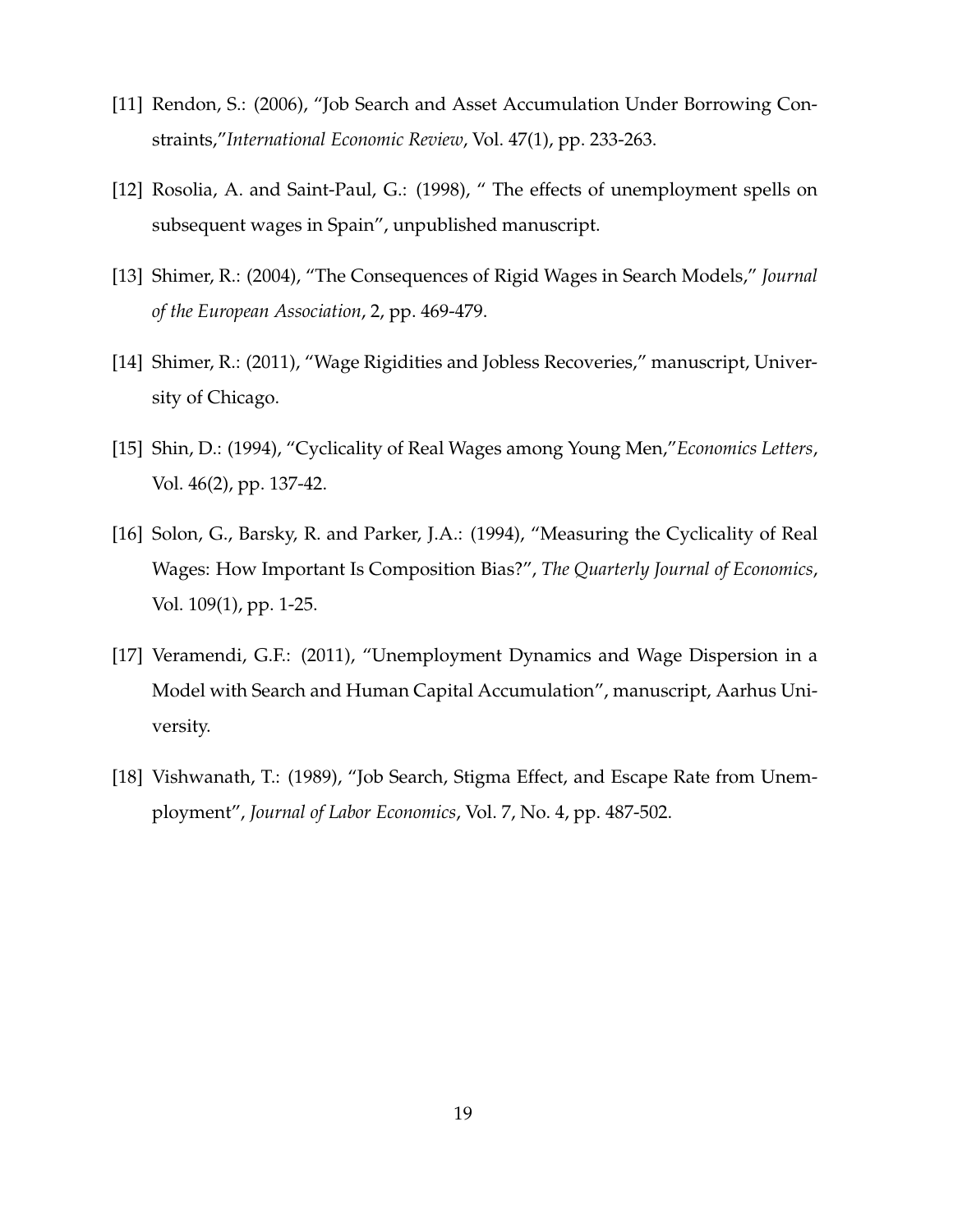# **A Sample Selection and Data Summary**

We perform five steps to clean-up the original sample and reach our final sample. These five steps are:

- *Step 1* : Drop individuals younger than 16 years old.
- *Step 2* : Keep only those individuals who are paid by the hour.
- *Step 3* : Drop observations for individuals not in the labor force but who report wages.
- *Step 4* : Drop observations for employed individuals who do not report wages.
- *Step 5* : Eliminate the top and bottom 1% of the earnings distribution.

Table A.1 reports the number of observations lost in each of the 5 steps for all three panels.

|        | 1991    | 2001      | 2008      |
|--------|---------|-----------|-----------|
| Step 1 | 281,063 | 618,285   | 656,432   |
| Step 2 | 710,791 | 1,565,708 | 2,790,583 |
| Step 3 | 479     | 15,726    | 19,990    |
| Step 4 | 951     | 21,611    | 17,967    |
| Step 5 | 6,738   | 27,292    | 32,080    |

| Table A.1: Sample Selection - Steps and |  |
|-----------------------------------------|--|
| Lost Observations                       |  |

Table A.2 reports some summary statistics for each of the three downturns and variables used to control for individual level characteristics in the first-step regression.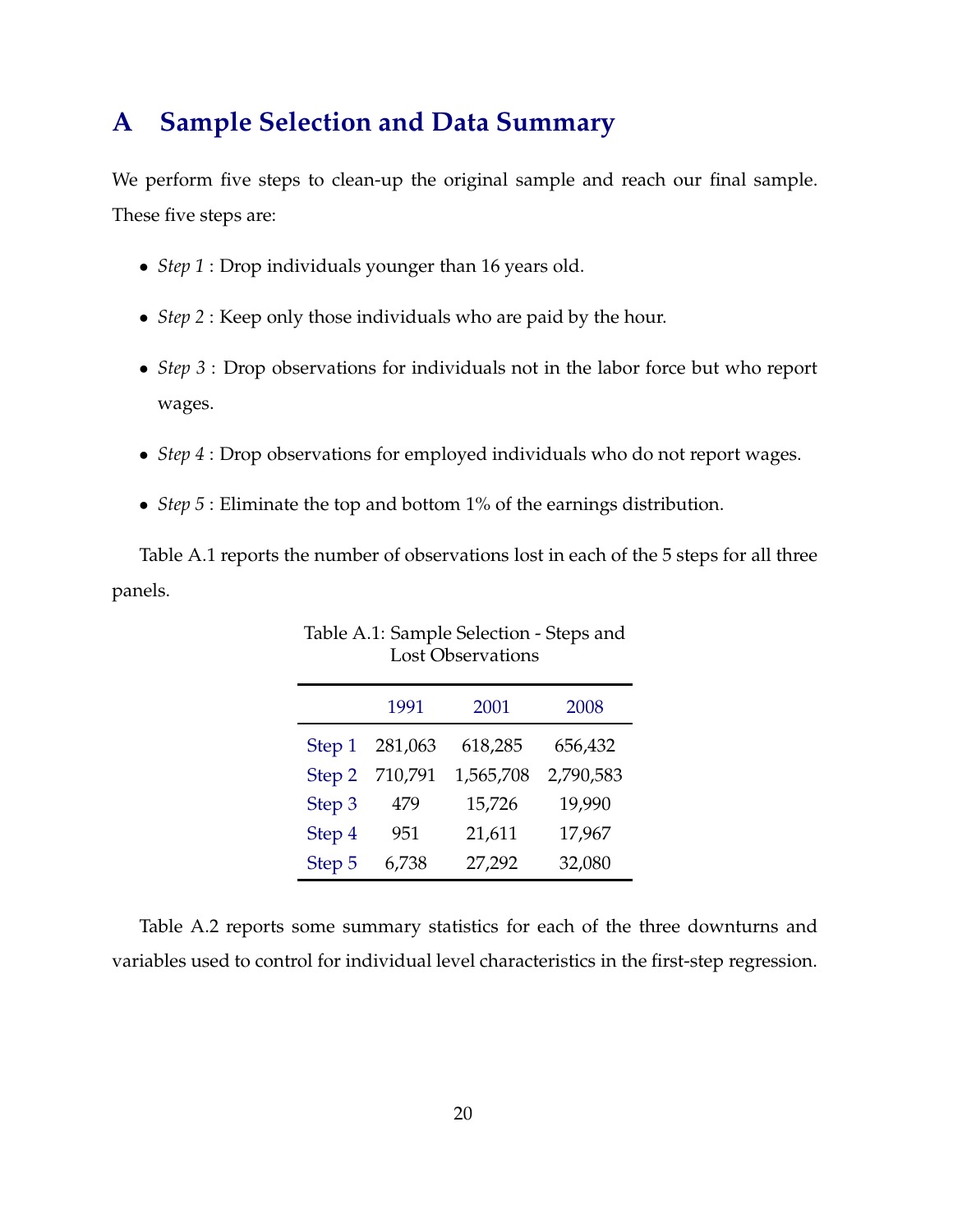|           | 1991 Panel, N=620,615 |           |                  |              | 2001 Panel, N=1,446,503 |           |                |      |
|-----------|-----------------------|-----------|------------------|--------------|-------------------------|-----------|----------------|------|
|           | Mean                  | Std. Dev. | Min.             | Max.         | Mean                    | Std. Dev. | Min.           | Max. |
| Age       | 43.538                | 19.781    | 16               | 85           | 44.382                  | 19.777    | 16             | 87   |
| Female    | 0.569                 | 0.495     | $\boldsymbol{0}$ | 1            | 0.567                   | 0.495     | $\theta$       | 1    |
| $<$ HS    | 0.304                 | 0.460     | 0                | 1            | 0.247                   | 0.432     | $\overline{0}$ | 1    |
| <b>HS</b> | 0.354                 | 0.478     | 0                | 1            | 0.333                   | 0.471     | $\overline{0}$ | 1    |
| <b>SC</b> | 0.235                 | 0.424     | $\overline{0}$   | 1            | 0.290                   | 0.454     | $\theta$       | 1    |
|           | 0.106                 | 0.308     | $\overline{0}$   | 1            | 0.095                   | 0.295     | $\overline{0}$ | 1    |
| White     | 0.767                 | 0.423     | $\theta$         | 1            | 0.690                   | 0.462     | $\overline{0}$ | 1    |
| Married   | 0.524                 | 0.499     | $\overline{0}$   | $\mathbf{1}$ | 0.477                   | 0.500     | $\overline{0}$ | 1    |
| Metro     | 0.715                 | 0.452     | 0                | 1            | 0.747                   | 0.434     | $\overline{0}$ | 1    |

Table A.2: Summary Statistics

|               | 2008 Panel, N=1,684,251 |           |                   |      |  |  |
|---------------|-------------------------|-----------|-------------------|------|--|--|
|               | Mean                    | Std. Dev. | Min.              | Max. |  |  |
| Age           | 46.125                  | 20.246    | 16                | 87   |  |  |
| Female        | 0.563                   | 0.500     | 0                 | 1    |  |  |
| $<$ HS        | 0.184                   | 0.387     | 0                 | 1    |  |  |
| HS            | 0.313                   | 0.464     | 0                 | 1    |  |  |
| <b>SC</b>     | 0.346                   | 0.476     | 0                 | 1    |  |  |
| $\mathcal{C}$ | 0.112                   | 0.316     | 0                 | 1    |  |  |
| White         | 0.787                   | 0.409     | 0                 | 1    |  |  |
| Married       | 0.460                   | 0.498     | 0                 | 1    |  |  |
| Metro         | 0.751                   | 0.432     | $\mathbf{\Omega}$ | 1    |  |  |

*Notes*: Summary statistics for the sample of workers in the 1991,2001, and 2008 panels. The education categories are as follows: < *HS* is less than a high school diploma; *HS* is a high school graduate; *SC* is college enrollment without degree; and *C* is college degree.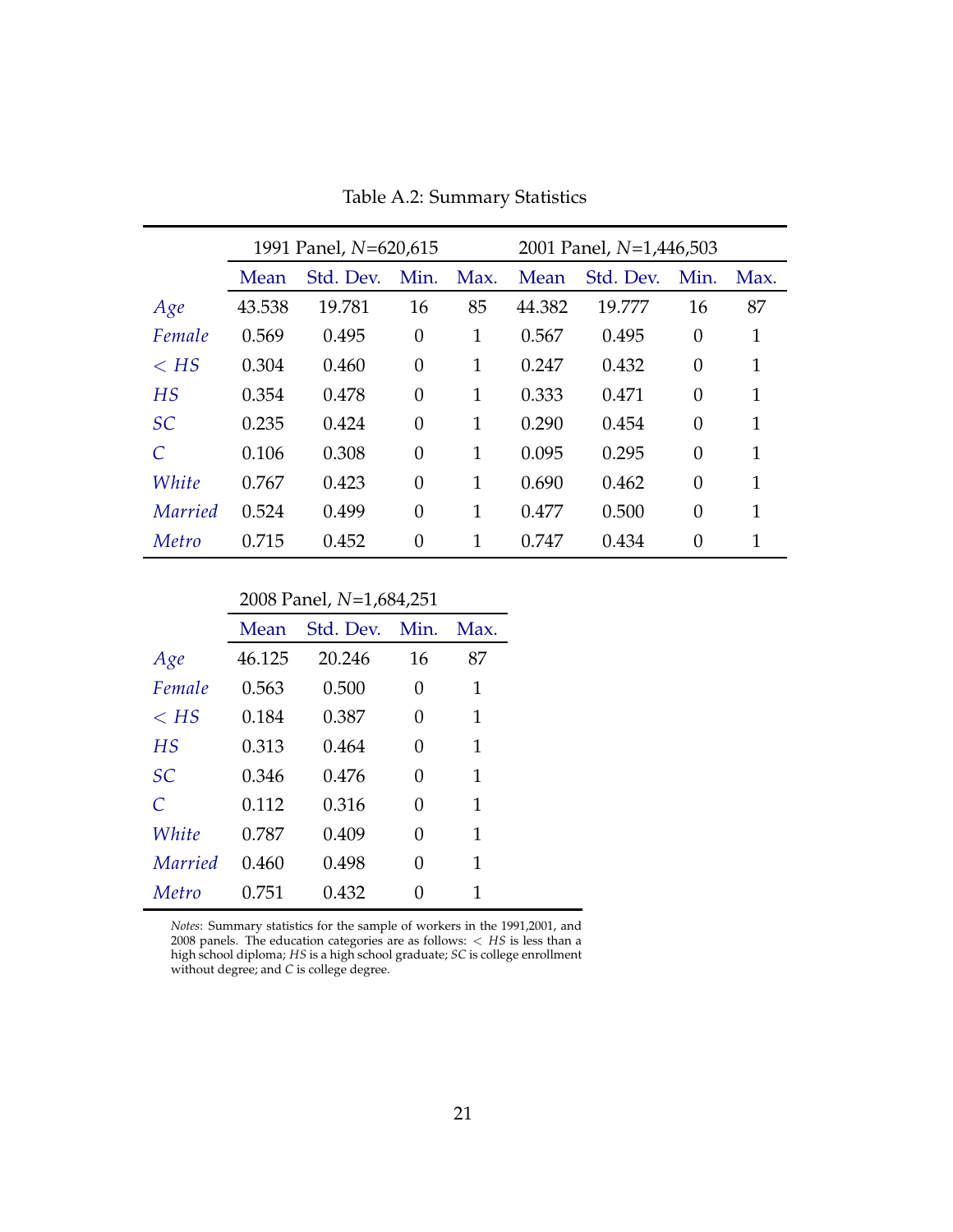## **B Additional Results**

#### **B.1 An Alternative Measure of the Change in Wages**

This section provides an analysis analogous to that of Section 2.2. In that section we measure the change in wages as the difference in the logarithm of the initial wage after an unemployment spell and the last wage before a job separation. Here we show statistics when the change is measured by the difference in the logarithm of the average wage across subsequent employment spells. Figures 3 and 4 show the unconditional distributions of the change in wages and Tables B.1 and B.2 the same summary statistics as those shown on Tables C.1 and C.2. Most of the conclusions drawn in Section 2.2 carry over to the alternative measure of the change in wages presented here. In particular, the dispersion of the change in wages is higher for long-term spells, and the 2008 recession displays a low mean for wage growth after long-term spells. The statistic that looks rather different is skewness. In Section 2.2 the distribution of the change in wages after short-term spells was characterized by negative skewness; skewness was positive for long-term spells. When we take the difference between the two average wages observed across two different employment spells, there is no clear relationship between the length of the spell and the degree of skewness of the distribution of wage changes. It is still the case, however, that the 2001 distribution is much more negatively skewed than the distributions during the 1991 or 2008 recessions.

|  |  |                                      | Min. Mean Median Max. Std. Dev. Skewness N      |  |
|--|--|--------------------------------------|-------------------------------------------------|--|
|  |  |                                      | 1991 -1.958 0.036 0.019 2.252 0.293 0.024 3.134 |  |
|  |  | 2001 -1.657 0.035 0.0377 1.572 0.332 | $-0.242$ 3,222                                  |  |
|  |  | 2008 -1.520 0.012 0.016 1.772 0.336  | $-0.085$ 2.438                                  |  |

Table B.1: Distribution of (Average) Log-Wage Differences - Short-Term Unemployed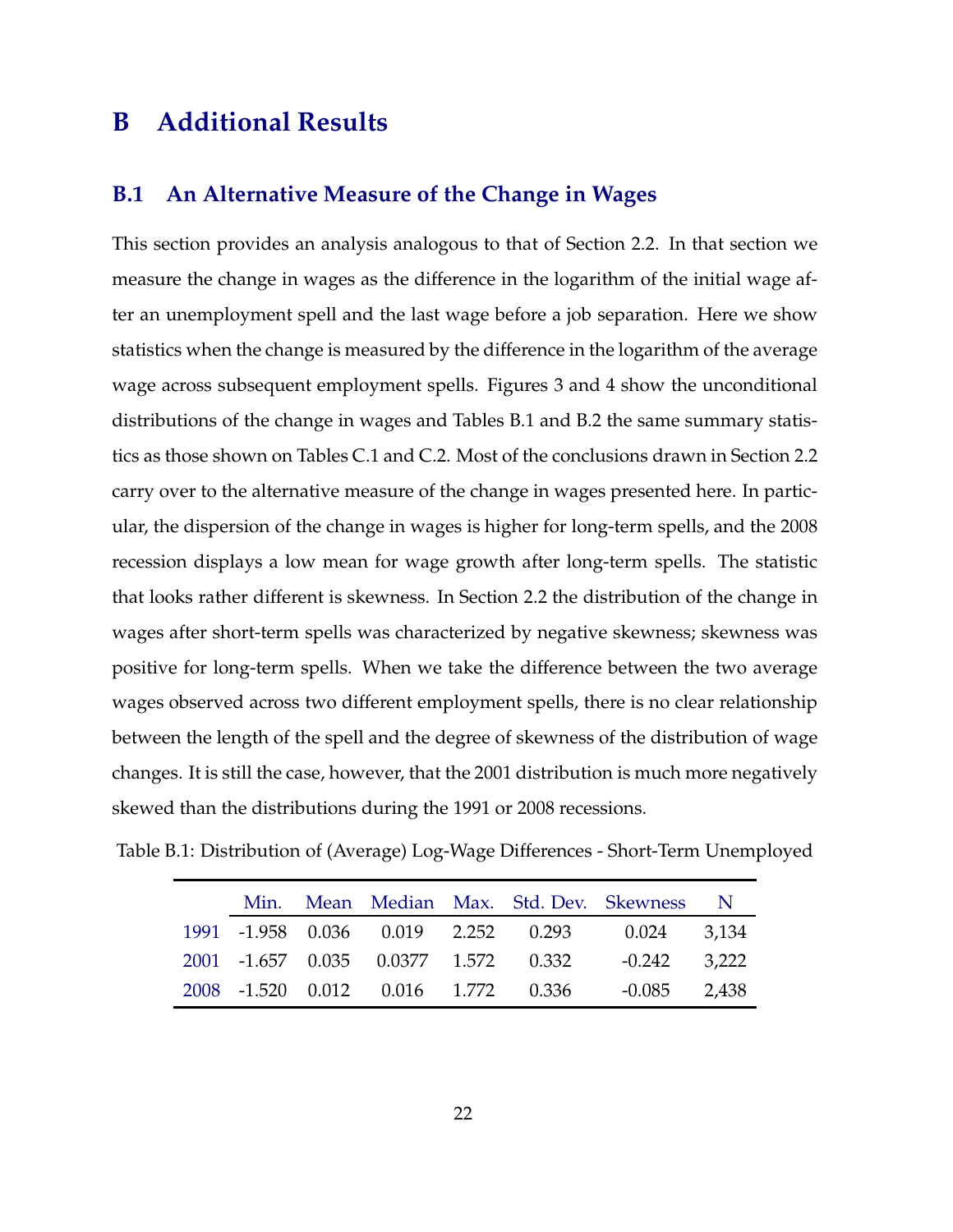

Figure 3



Figure 4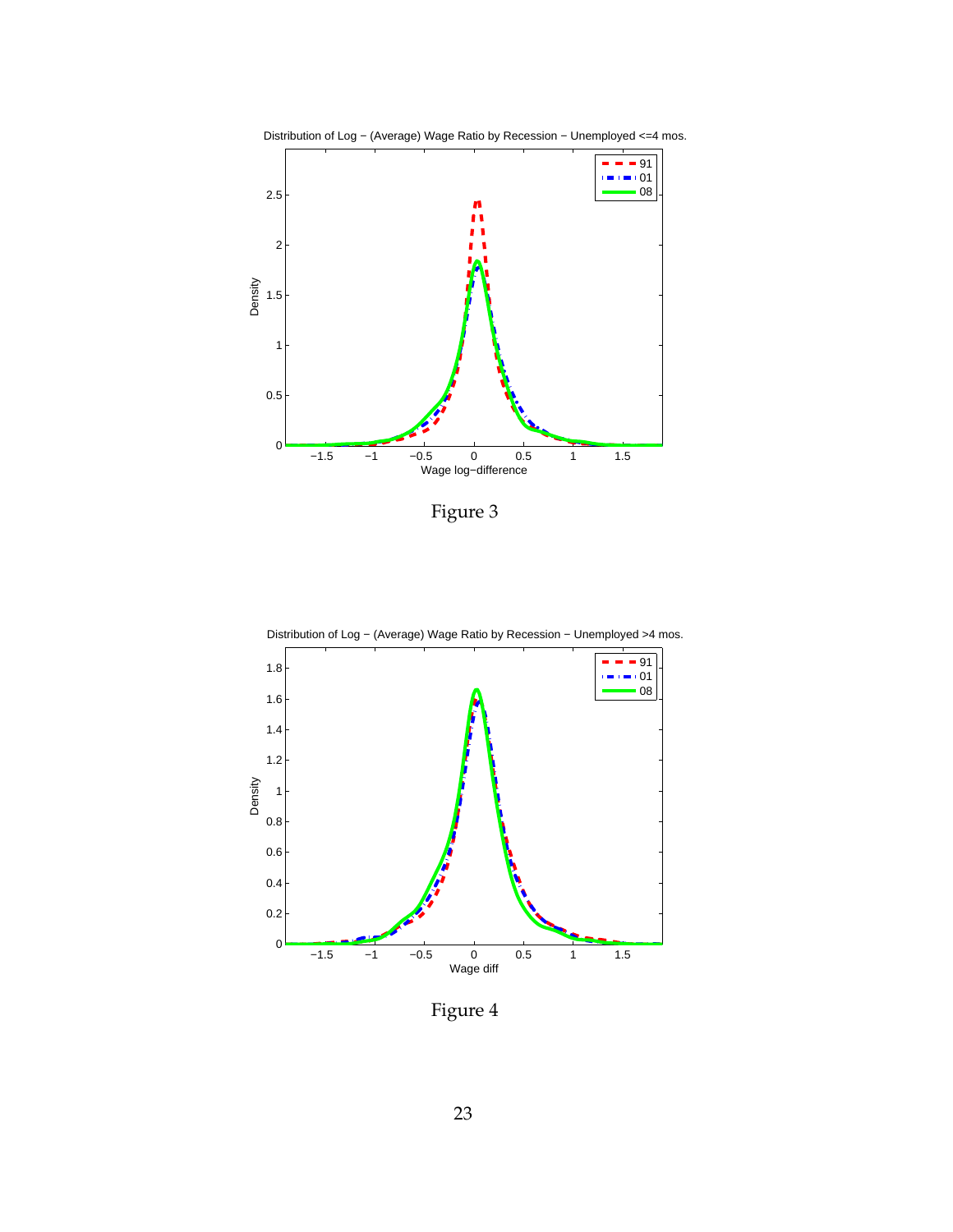|  |  |                                     | Min. Mean Median Max. Std. Dev. Skewness N       |  |
|--|--|-------------------------------------|--------------------------------------------------|--|
|  |  |                                     | 1991 -1.495 0.046 0.030 1.378 0.364 -0.057 603   |  |
|  |  | 2001 -1.446 0.028 0.037 1.792 0.362 | $-0.102$ 1,707                                   |  |
|  |  |                                     | 2008 -1.481 -0.007 0.000 1.455 0.339 0.112 1,434 |  |

Table B.2: Distribution of (Average) Log-Wage Differences - Long-Term Unemployed

#### **B.2 Wage Rigidity During Expansions: 1996 and 2004**

This sections performs the same analysis regarding wage rigidity but instead of focusing on recessions, it focuses on the expansionary periods 1996-2000 and 2006-2007. To arrive at our final sample we perform the same steps as when we analyze recessions, and we fit the same two regression equations, (1) and (2). In reporting the results we maintain the same format as for all other regressions shown: we only report the coefficient on the (difference of) the unemployment rate. As is clear from the Tables, those coefficients have small magnitudes in absolute value, irrespective of whether one looks at all workers, those suffering short-term spells, or those unemployed for longer. Wages after unemployment spells seem to react little to changes in aggregate labor market conditions.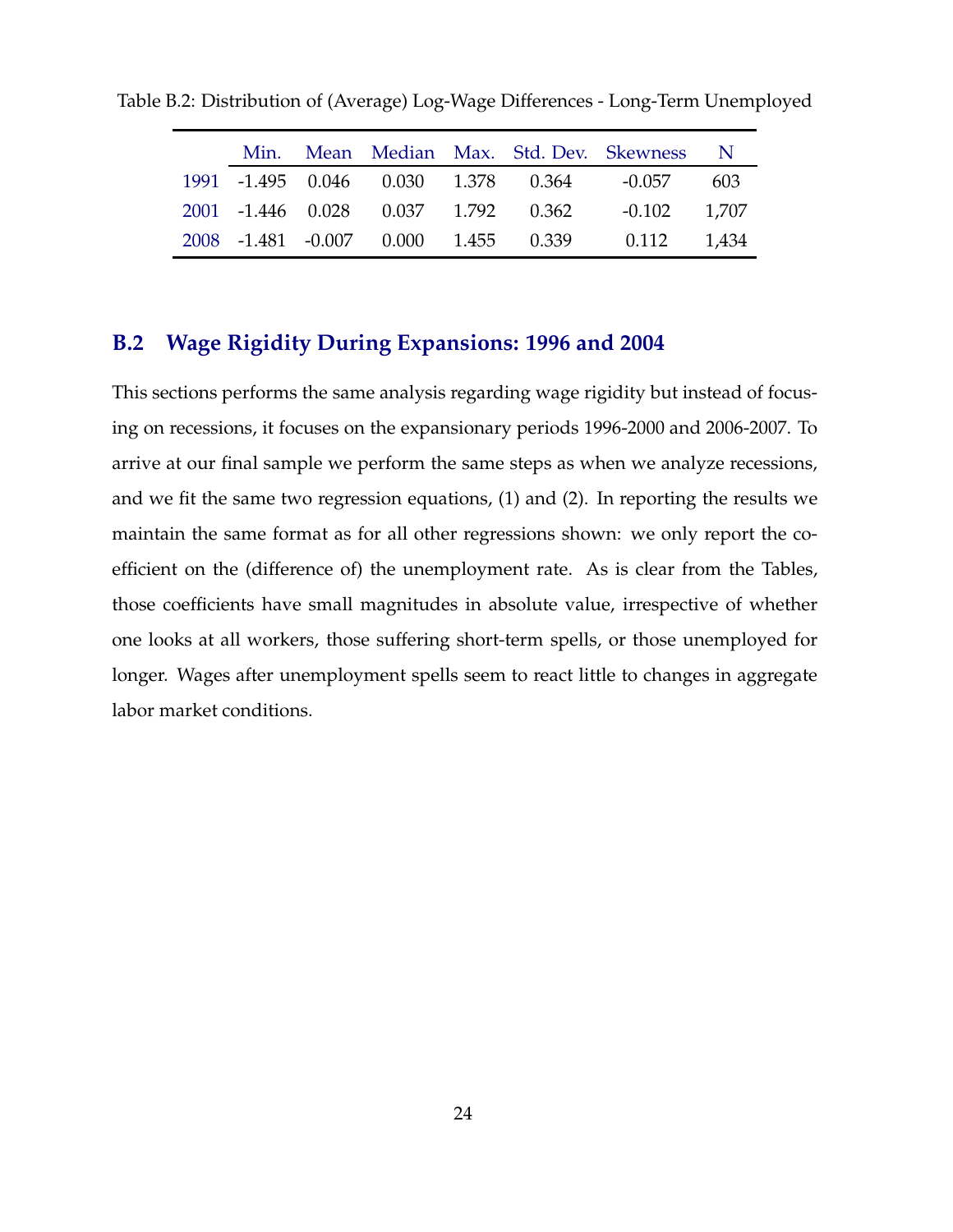|              | 1996 All  | 1996 Short | 1996 Long |
|--------------|-----------|------------|-----------|
| $\Delta U_t$ | 0.019     | 0.017      | 0.009     |
|              | (1.12)    | (0.90)     | (0.54)    |
| Intercept    | $-0.008$  | $-0.077$   | 0.148     |
|              | $(-1.27)$ | $(-10.85)$ | (22.33)   |
|              |           |            |           |
|              |           |            |           |
|              | 2004 All  | 2004 Short | 2004 Long |
| $\Delta U_t$ | $-0.004$  | $-0.003$   | 0.002     |
|              | (1.12)    | $(-0.11)$  | (0.05)    |
| Intercept    | 0.110     | 0.217      | 0.02      |

Table B.3: Benchmark: 1996 and 2004 Expansions

Table B.4: Accumulated Effects: 1996 and 2004 Expansions

| $\Delta U_t$ | 1996 All  | 1996 Short | 1996 Long |
|--------------|-----------|------------|-----------|
|              | 0.015     | 0.014      | 0.004     |
|              | (0.88)    | (0.73)     | (0.25)    |
| $\Delta U_t$ | 2004 All  | 2004 Short | 2004 Long |
|              | $-0.017$  | $-0.010$   | $-0.019$  |
|              | $(-0.64)$ | $(-0.34)$  | $(-0.54)$ |

Table B.5: Inflation Adjustment: 1996 and 2004 Expansions

|              | 1996 All  | 1996 Short | 1996 Long |
|--------------|-----------|------------|-----------|
| $\Delta U_t$ | $-0.003$  | 0.017      | 0.009     |
|              | $(-0.12)$ | (0.88)     | (0.53)    |
| Intercept    | 0.108     | $-0.075$   | 0.149     |
|              | (12.73)   | $(-6.96)$  | (15.38)   |
|              |           |            |           |
|              |           |            |           |
|              | 2004 All  | 2004 Short | 2004 Long |
| $\Delta U_t$ | $-0.003$  | $-0.0002$  | $-0.0007$ |
|              | $(-0.12)$ | (0.01)     | (0.02)    |
| Intercept    | 0.108     | 0.212      | 0.023     |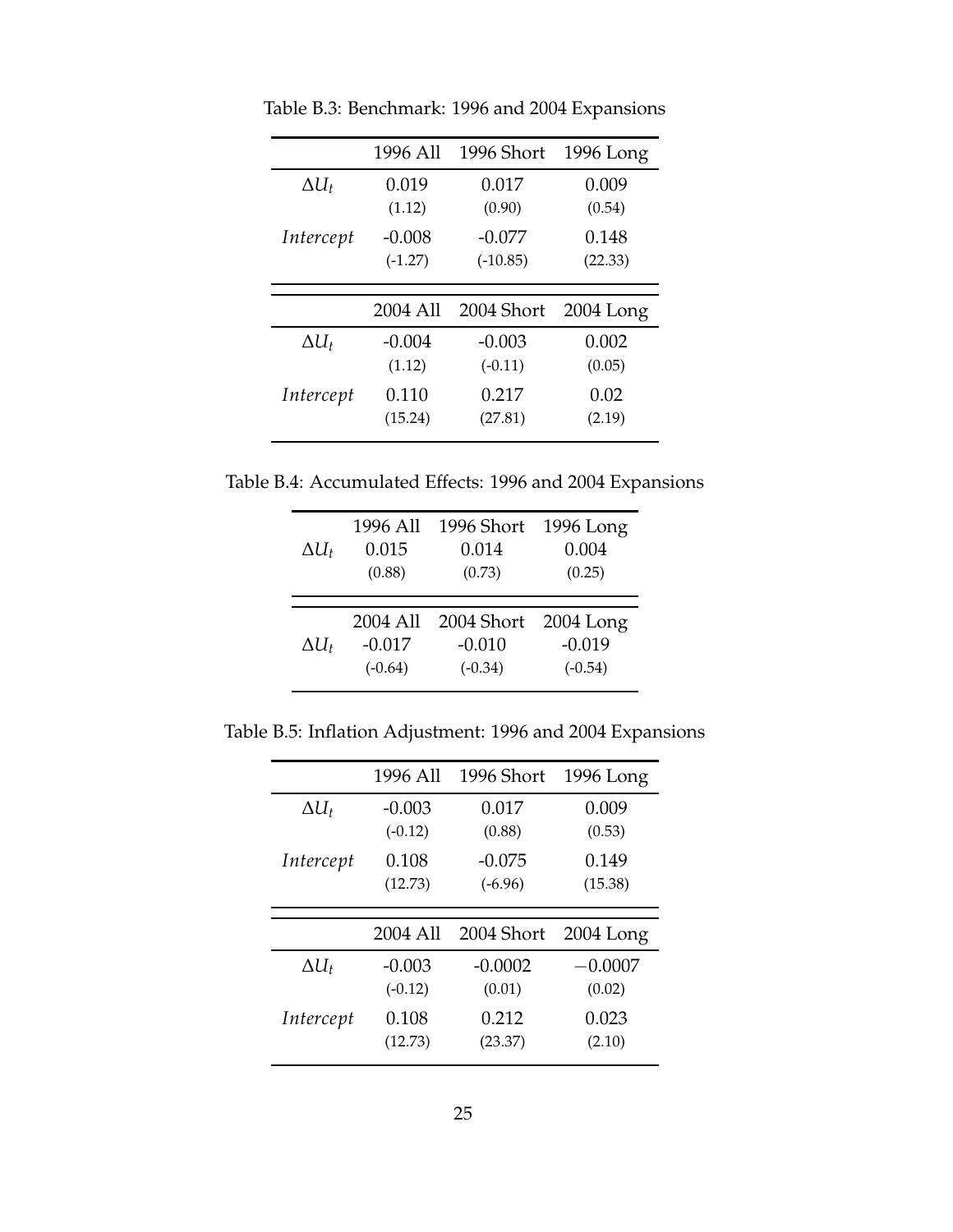# **C Tables**

|  |  |  | Min. Mean Median Max. Std. Dev. Skewness N       |  |
|--|--|--|--------------------------------------------------|--|
|  |  |  | 1991 -1.958 0.008 0.000 2.169 0.310 -0.025 3,134 |  |
|  |  |  | 2001 -1.984 0.007 0.000 1.572 0.361 -0.175 3.222 |  |
|  |  |  | 2008 -1.520 0.002 0.000 1.772 0.350 -0.069 2.438 |  |

Table C.1: Distribution of Wage Log-Differences - Short-Term Unemployed

Table C.2: Distribution of Wage Log-Differences - Long-Term Unemployed

|  |  |  | Min. Mean Median Max. Std. Dev. Skewness N       |  |
|--|--|--|--------------------------------------------------|--|
|  |  |  | 1991 -1.386 0.034 0.000 1.386 0.372 0.087 603    |  |
|  |  |  | 2001 -1.539 0.010 0.000 1.792 0.387 0.011 1,707  |  |
|  |  |  | 2008 -1.481 -0.012 0.000 1.453 0.351 0.095 1,434 |  |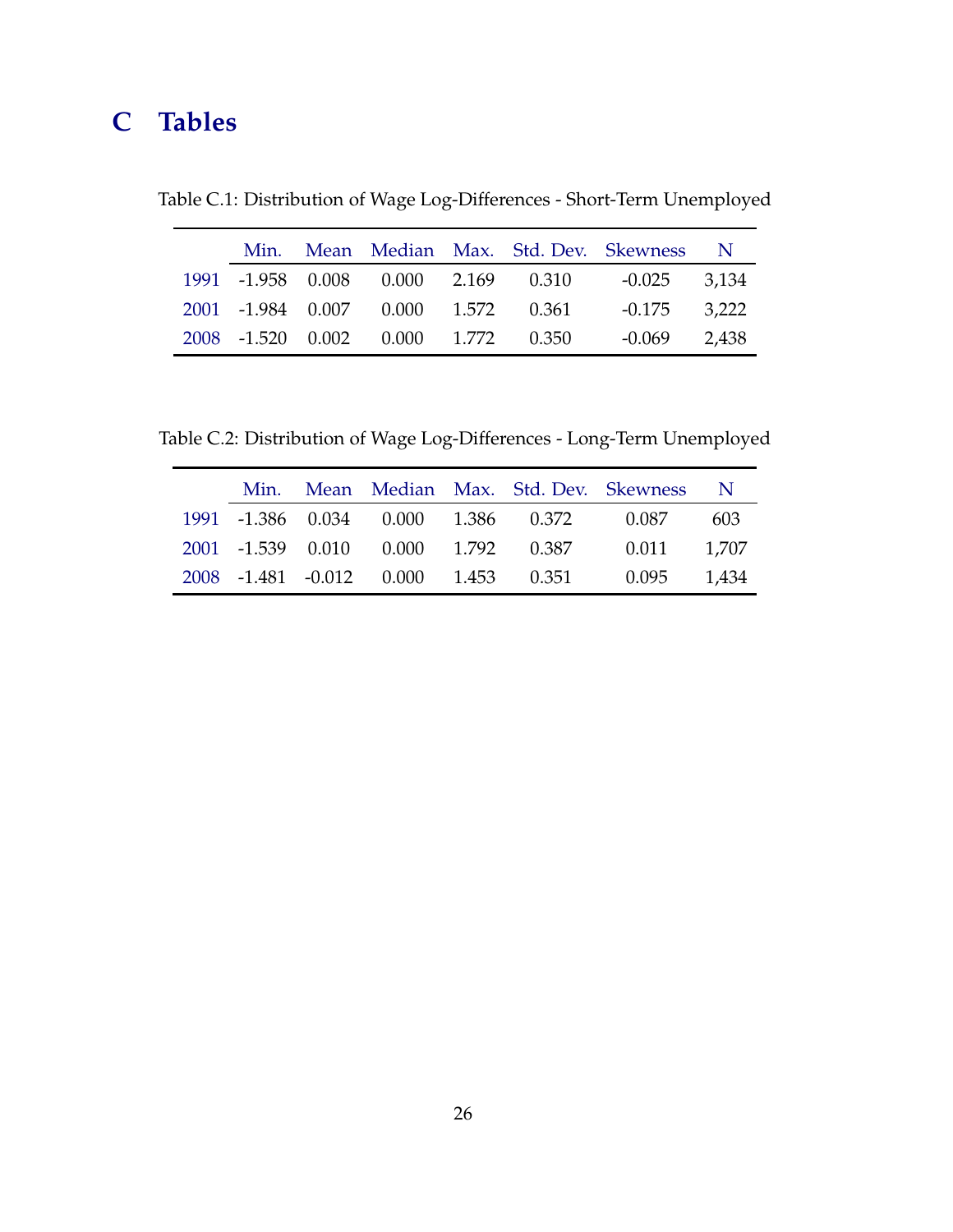|                  | 1991 All     | 1991 Short   | 1991 Long    |
|------------------|--------------|--------------|--------------|
| Age              | $-0.013***$  | $-0.010***$  | $-0.026***$  |
|                  | $(-5.48)$    | $(-4.29)$    | $(-3.52)$    |
| Age <sup>2</sup> | $0.00013***$ | $0.00010***$ | $0.00029***$ |
|                  | (4.68)       | (3.47)       | (3.19)       |
| Female           | $0.053***$   | $0.049***$   | $0.077**$    |
|                  | (4.54)       | $(-3.97)$    | (2.22)       |
| HS               | $-0.033**$   | $-0.031**$   | $-0.012$     |
|                  | $(-2.32)$    | $(-2.09)$    | $(-0.29)$    |
| <b>SC</b>        | $-0.013$     | $-0.016$     | 0.025        |
|                  | $(-1.00)$    | $(-1.12)$    | (0.61)       |
| $\overline{C}$   | 0.028        | 0.018        | 0.091        |
|                  | (1.26)       | (0.76)       | (0.1.31)     |
| Married          | $-0.039***$  | $-0.039***$  | $-0.051$     |
|                  | $(-2.95)$    | $(-2.84)$    | $(-1.21)$    |
| <b>Black</b>     | 0.002        | 0.014        | 0.004        |
|                  | $(-0.07)$    | $(-0.43)$    | $(-0.04)$    |
| White            | 0.008        | 0.002        | 0.004        |
|                  | (0.32)       | (0.06)       | (0.06)       |
| Hispanic         | 0.014        | 0.020        | $-0.046$     |
|                  | (0.46)       | (0.62)       | $(-0.51)$    |
| Metro            | $-0.008$     | $-0.004$     | 0.028        |
|                  | $(-0.12)$    | $(-0.34)$    | $(-0.79)$    |
| U-Spell          | 0.003        | 0.005        | $-0.003$     |
|                  | (1.04)       | (0.98)       | $(-0.42)$    |
| Ind-Switch       | $-0.006$     | $-0.009$     | $-0.008$     |
|                  | $(-0.55)$    | $(-0.78)$    | $(-0.24)$    |

Table C.3: Summary of the First Regression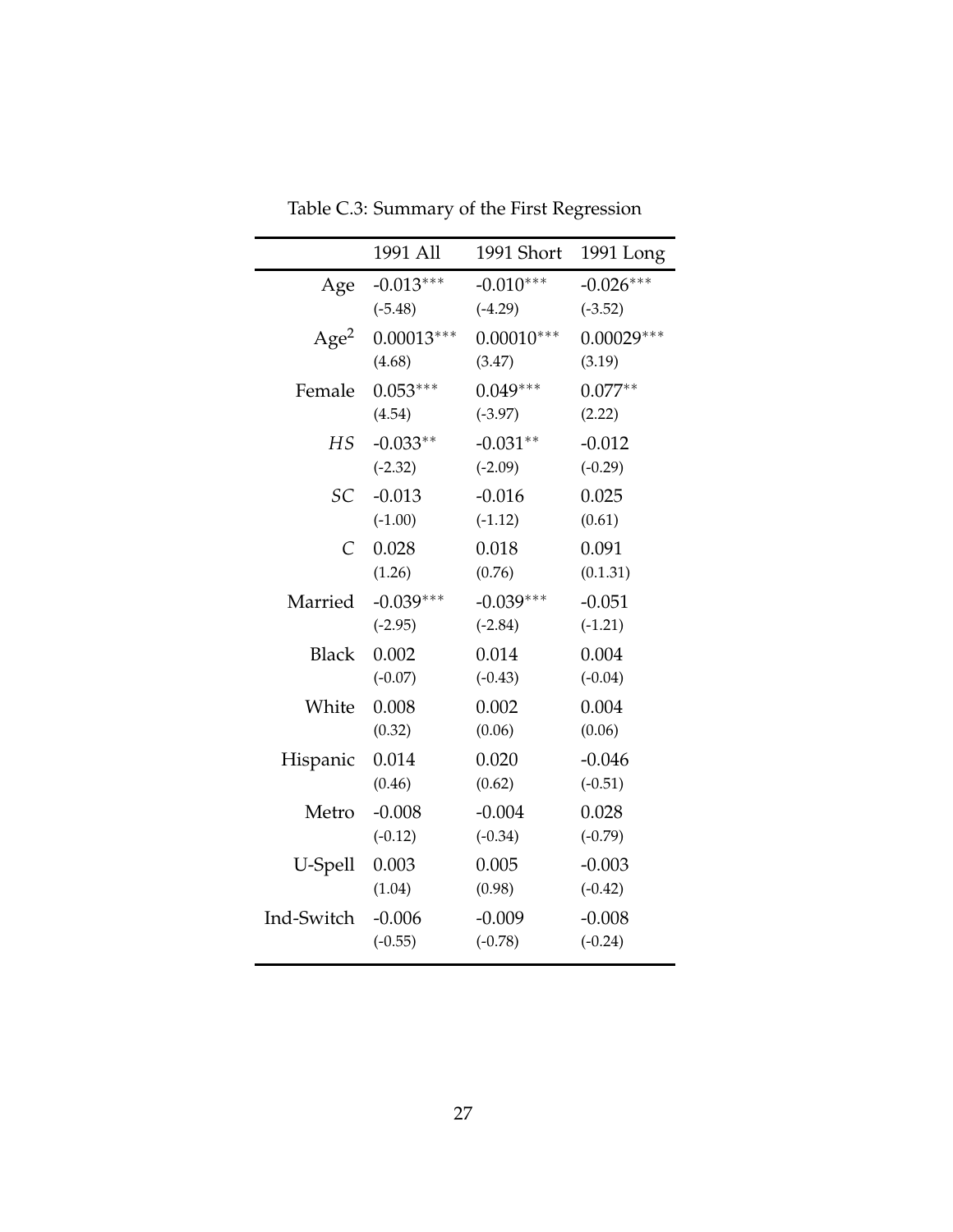| 2001 All    | 2001 Short  | 2001 Long |
|-------------|-------------|-----------|
| $-0.006***$ | $-0.006**$  | $-0.006$  |
| $(-2.94)$   | $(-2.29)$   | $(-1.51)$ |
| $0.00004*$  | 0.00004     | 0.00005   |
| $(-1.70)$   | (1.2)       | (0.98)    |
| 0.014       | 0.017       | 0.011     |
| (1.19)      | (1.19)      | (0.52)    |
| $-0.006$    | $-0.009$    | $-0.004$  |
| $(-0.47)$   | $(-0.53)$   | $(-0.14)$ |
| $-0.017$    | $-0.017$    | $-0.036$  |
| $(-1.14)$   | $(-0.94)$   | $(-1.33)$ |
| $-0.029$    | $-0.060**$  | 0.007     |
| $(-1.29)$   | $(-2.16)$   | (0.17)    |
| $-0.021$    | $-0.016$    | $-0.027$  |
| $(-1.58)$   | $(-1.08)$   | $(-1.02)$ |
| $-0.0004$   | 0.015       | 0.014     |
| $(-0.02)$   | $(-0.44)$   | (0.25)    |
| $-0.020$    | $-0.058*$   | 0.040     |
| $(-0.75)$   | $(-1.84)$   | (0.77)    |
| 0.019       | $-0.001$    | 0.052     |
| (0.66)      | $(-0.08)$   | (0.92)    |
| 0.002       | $-0.013$    | 0.016     |
| (0.16)      | $(-0.85)$   | (0.69)    |
| $0.002*$    | $-0.008$    | $-0.002$  |
| (1.88)      | $(-1.06)$   | $(-0.55)$ |
| $-0.042***$ | $-0.049***$ | $-0.034$  |
| $(-3.78)$   | $(-3.69)$   | $(-1.57)$ |
|             |             |           |

Table C.4: Summary of the First Regression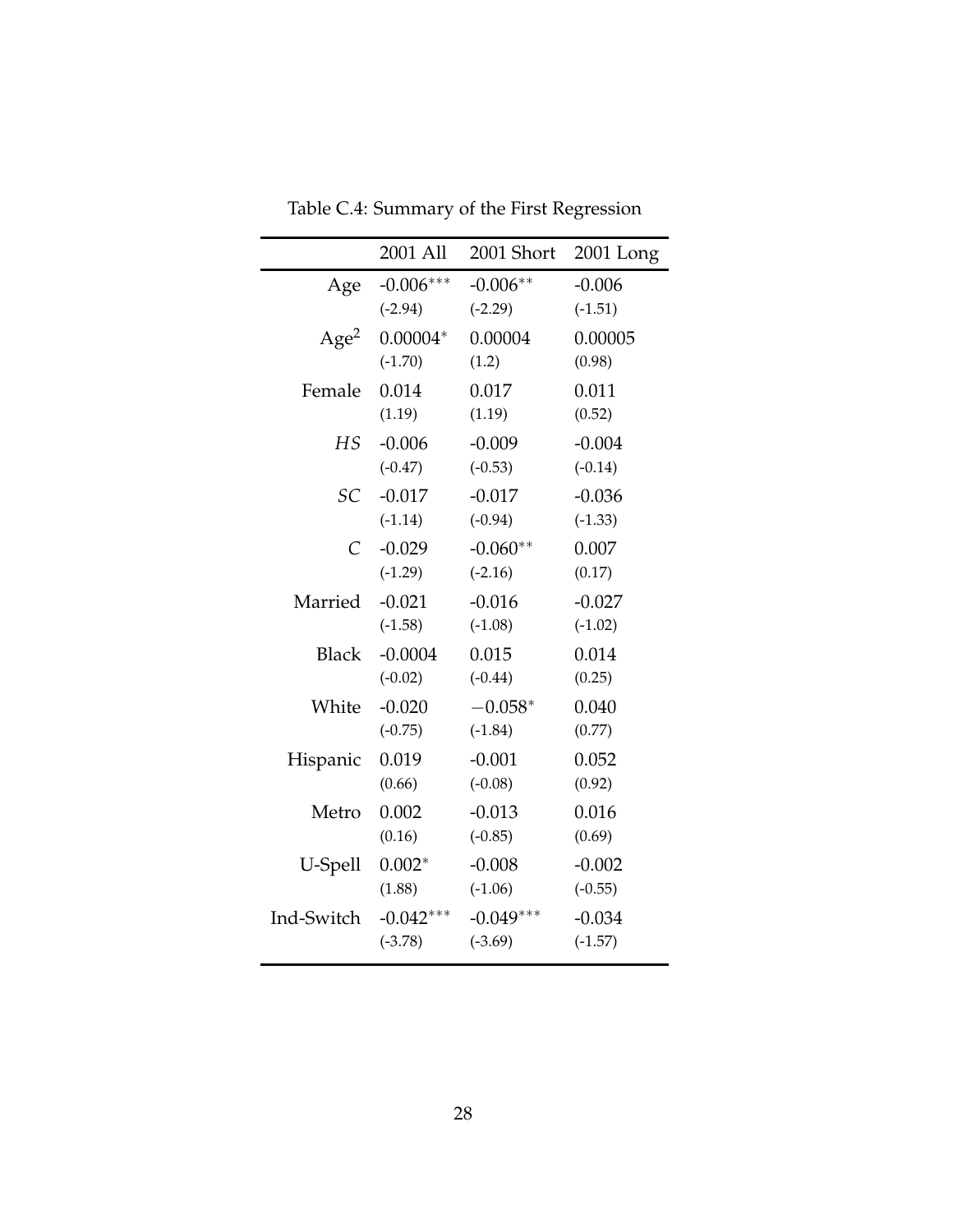|                  | 2008 All     | 2008 Short   | 2008 Long    |
|------------------|--------------|--------------|--------------|
| Age              | $-0.016***$  | $-0.013***$  | $-0.023***$  |
|                  | $(-5.27)$    | $(-3.29)$    | $(-4.51)$    |
| Age <sup>2</sup> | $0.00017***$ | $0.00012***$ | $0.00026***$ |
|                  | (4.50)       | (2.63)       | (4.06)       |
| Female           | 0.021        | 0.018        | 0.022        |
|                  | (1.35)       | (0.98)       | (0.83)       |
| HS               | 0.011        | 0.009        | 0.034        |
|                  | (0.53)       | (0.34)       | (0.94)       |
| <b>SC</b>        | $0.036*$     | 0.036        | 0.043        |
|                  | (1.75)       | (1.40)       | (1.15)       |
| C                | $0.078***$   | 0.053        | $0.171***$   |
|                  | (2.66)       | (1.46)       | (3.12)       |
| Married          | $-0.035**$   | $-0.037*$    | $-0.034$     |
|                  | $(-1.95)$    | $(-1.68)$    | $(-1.08)$    |
| <b>Black</b>     | 0.001        | $-0.028$     | 0.067        |
|                  | (0.04)       | $(-0.72)$    | (1.31)       |
| White            | $-0.012$     | $-0.048$     | 0.063        |
|                  | $(-0.47)$    | $(-0.49)$    | (1.46)       |
| Hispanic         | 0.016        | 0.005        | 0.043        |
|                  | (0.80)       | (0.20)       | (1.15)       |
| Metro            | $-0.006$     | $-0.011$     | 0.020        |
|                  | $(-0.38)$    | $(-0.56)$    | (0.67)       |
| U-Spell          | 0.002        | $-0.015$     | $-0.003$     |
|                  | (0.78)       | $(-1.35)$    | $(-0.51)$    |
| Ind-Switch       | $-0.027*$    | $-0.049***$  | 0.011        |
|                  | $(-1.87)$    | $(-2.73)$    | (0.41)       |

Table C.5: Summary of the First Regression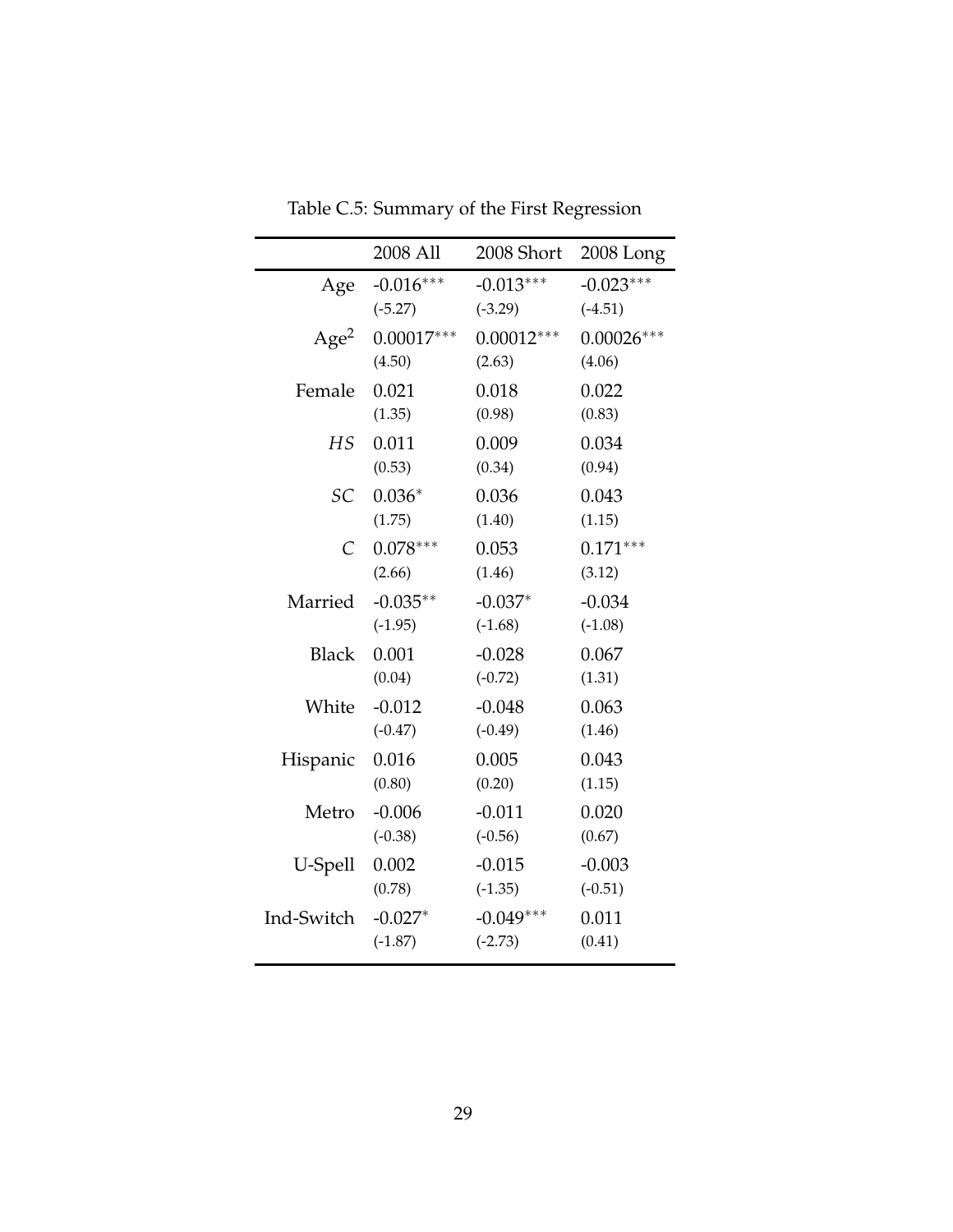|                  | 1991       | 2001       | 2008        |
|------------------|------------|------------|-------------|
| Agriculture      | $-0.019$   | $-0.011$   | $-0.022$    |
|                  | $(-0.30)$  | $(-0.09)$  | $(-0.39)$   |
| Manufact.        | $-0.035$   | $-0.080$   | $-0.099**$  |
|                  | $(-0.94)$  | $(-1.37)$  | $(-2.21)$   |
| Construct.       | $-0.017$   | $-0.137**$ | $-0.188***$ |
|                  | $(-0.34)$  | $(-2.00)$  | $(-3.7)$    |
| Low-Skill Serv.  | $0.097***$ | $0.084***$ | $0.131***$  |
|                  | (5.93)     | (5.17)     | (6.22)      |
| High-Skill Serv. | $-0.003\,$ | $-0.06***$ | $-0.056$    |
|                  | $(-0.12)$  | $(-3.18)$  | $(-1.84)$   |

Table C.6: Industry Specific Regression - Coefficient on Industry Transition

Table C.7: Benchmark: 1991, 2001, and 2008 Recessions

|              | 1991 All   | 1991 Short | 1991 Long   |
|--------------|------------|------------|-------------|
| $\Delta U_t$ | 0.0005     | 0.009      | $-0.113*$   |
|              | (0.08)     | (0.46)     | $(-1.71)$   |
| Intercept    | $0.067***$ | $0.075***$ | $0.059**$   |
|              | (8.00)     | (8.56)     | (2.13)      |
|              | 2001 All   | 2001 Short | 2001 Long   |
| $\Delta U_t$ | 0.021      | 0.027      | $-0.004$    |
|              | (1.04)     | (1.18)     | $(-0.12)$   |
| Intercept    | $0.073***$ | $0.227***$ | $-0.052***$ |
|              | (10.46)    | (28.67)    | $(-4.82)$   |
|              | 2008 All   | 2008 Short | 2008 Long   |
| $\Delta U_t$ | $-0.046**$ | $-0.050*$  | $-0.022$    |
|              | $(-2.27)$  | $(-2.39)$  | $(-0.59)$   |
| Intercept    |            |            |             |
|              | $0.111***$ | 0.016      | 0.163       |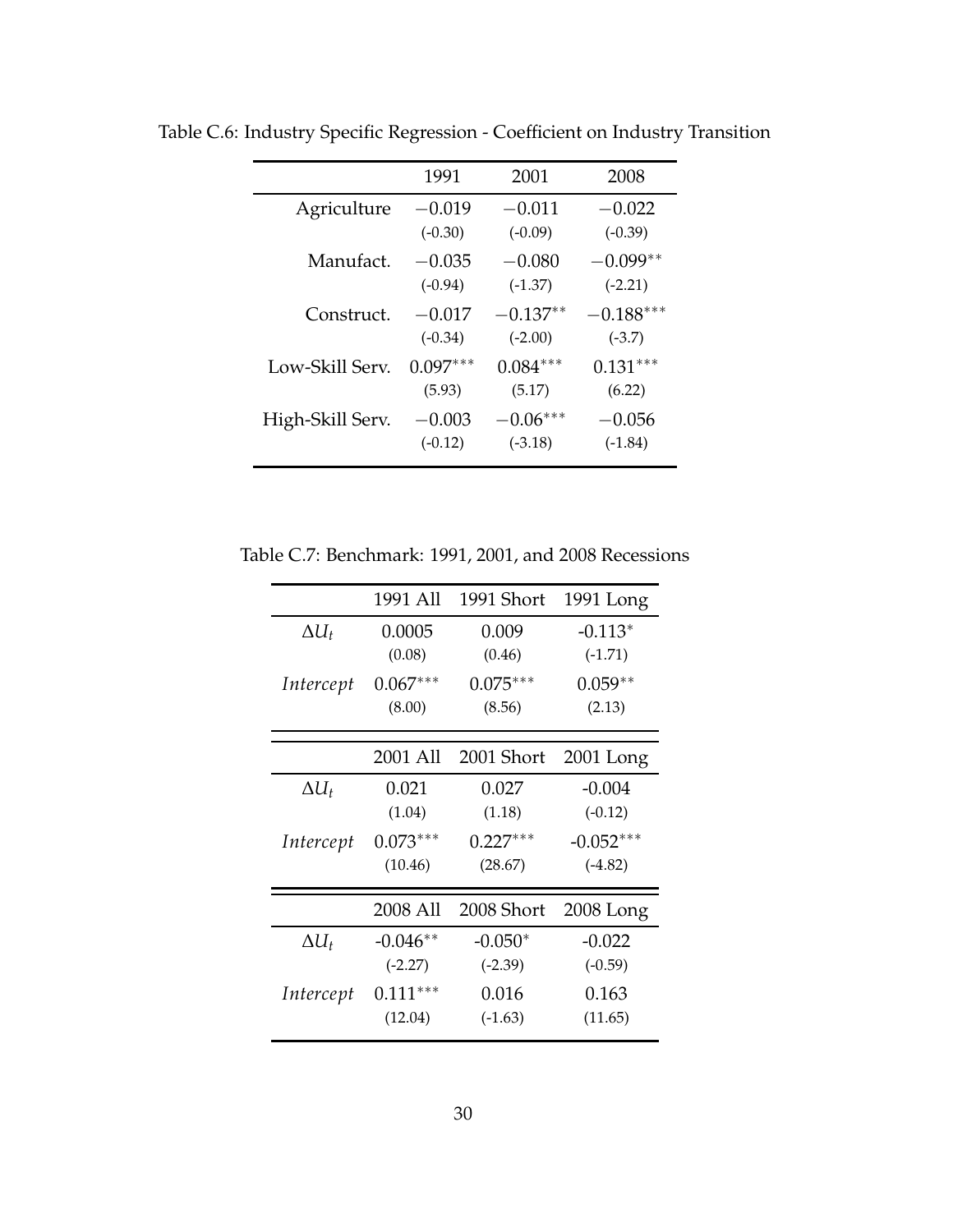|              | 1991 All   | 1991 Short | 1991 Long |
|--------------|------------|------------|-----------|
| $\Delta U_t$ | $-0.058$   | $-0.088$   | 0.214     |
|              | $(-0.75)$  | $(-1.11)$  | (0.8)     |
| Intercept    | $0.303***$ | $0.025**$  | $0.083**$ |
|              | (2.9)      | (2.3)      | (2.32)    |
|              | 2001 All   | 2001 Short | 2001 Long |
| $\Delta U_t$ | $0.227**$  | $0.316*$   | 0.046     |
|              | (3.05)     | (1.98)     | (0.37)    |
| Intercept    | 0.009      | $0.054**$  | 0.007     |
|              | (0.86)     | (2.36)     | (0.4)     |
|              | 2008 All   | 2008 Short | 2008 Long |
| $\Delta U_t$ | $-0.047$   | $-0.025$   | $-0.22**$ |
|              | $(-0.72)$  | $(-0.28)$  | $(-2.73)$ |
| Intercept    | 0.023      | 0.002      | 0.003     |
|              | (1.55)     | (0.12)     | (0.17)    |

Table C.8: Alternative Seasonal Adjustment: 1991, 2001, and 2008 Recessions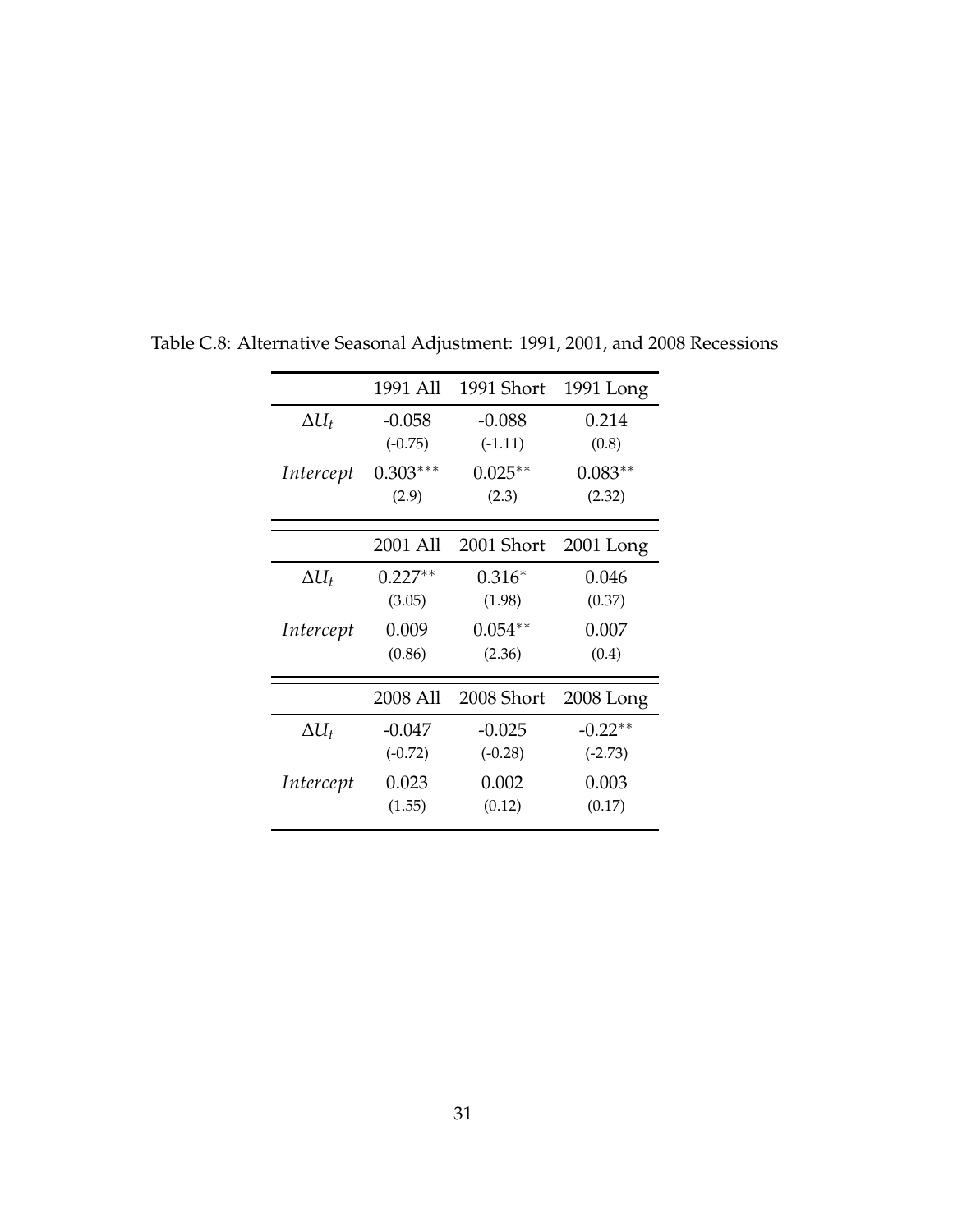|              | 1991 All   | 1991 Short | 1991 Long   |
|--------------|------------|------------|-------------|
| $\Delta U_t$ | $-0.008$   | $-0.008$   | $-0.016$    |
|              | $(-1.22)$  | $(-1.04)$  | $(-0.4)$    |
| Intercept    | $0.061***$ | $0.070***$ | $0.058*$    |
|              | (11.61)    | (11.46)    | (1.99)      |
|              | 2001 All   | 2001 Short | 2001 Long   |
| $\Delta U_t$ | 0.007      | 0.006      | 0.001       |
|              | (0.56)     | (0.47)     | (0.06)      |
| Intercept    | $0.073***$ | $0.228***$ | $-0.052***$ |
|              | (10.15)    | (27.65)    | $(-4.79)$   |
|              | 2008 All   | 2008 Short | 2008 Long   |
| $\Delta U_t$ | $-0.026**$ | $-0.025**$ | $-0.019$    |
|              | $(-2.51)$  | $(-2.25)$  | $(-0.94)$   |
| Intercept    | $0.043***$ | $0.087***$ | $-0.010$    |
|              | (3.73)     | (6.85)     | $(-0.72)$   |

Table C.9: Accumulated Effects: 1991, 2001, and 2008 Recessions